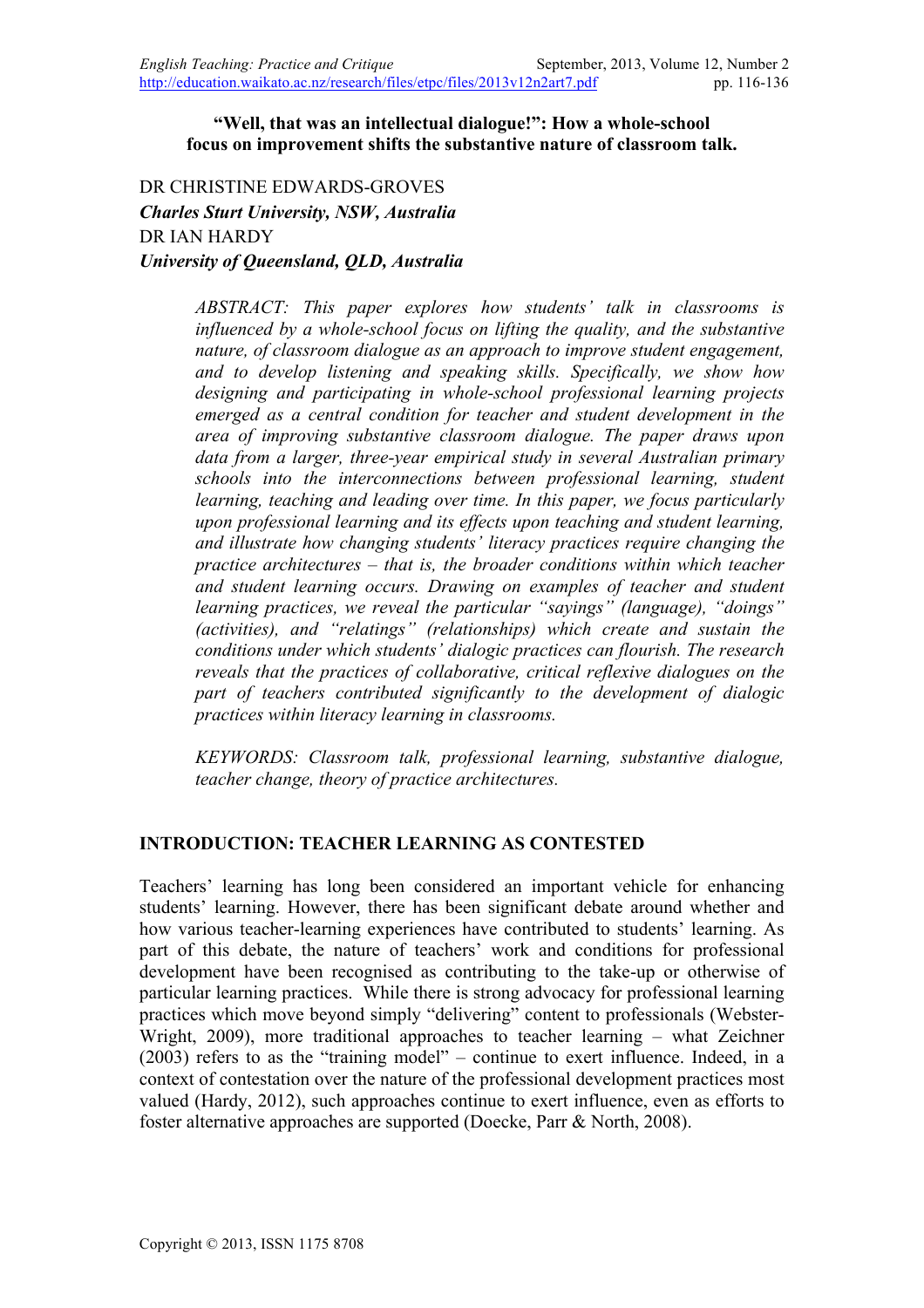In part, such conservatism is also the manifestation of a more neoliberal ideology of a standards-based reform agenda. Significant pressures on ensuring teachers are aware of the particular professional learning initiatives, are resonant with processes of standardisation and accountability of teaching practices – processes which create challenges for teachers as they struggle to make sense of them in the context and complexities of their everyday practices (Doecke, Parr & North, 2008; Groundwater-Smith & Mockler, 2009). As a response, some leaders in schools and even school systems recognise that engaging in action research and other forms of practitioner inquiry is a powerful form of professional learning (Doecke, Parr & North, 2008). However, although "teachers and school leaders are mindful of the dangers of increased 'demands' with respect to standardised conceptions of professional development, unless there is some modification to the ways in which professional learning is valued and *embedded* within their working lives" (Doecke, Parr, & North, 2008, pxiii), the continuation of more traditional, one-off workshop approaches in many western settings, including Australia (Hardy, 2012), remains, and is likely to continue.

Standards-based reforms in their various iterations continue to have a significant impact on professional learning practices and this impact has intensified over time (Doecke, Parr & North, 2008). Indeed, the latest iteration of national professional standards for teachers – "National Professional Standards for Teachers" (Australian Institute for Teaching and School Leadership, 2011) – continues this narrative of atomisation and individualisation of practice. Under these conditions, it is important to be able to identify and celebrate those instances of more substantive teacher learning, and evidence of how they influence student learning. Furthermore, revealing the conditions which contribute to such practices – conditions different from more dominant neoliberal and managerial conditions which exert so much influence in schooling settings (Hardy, 2012) – is particularly important.

This paper explores the extent to which students' talk in classrooms was influenced by a whole-school focus on lifting the quality of classroom dialogue as an approach to improve student engagement and develop listening and speaking skills. The paper elaborates the connections between teacher professional learning practices, teaching practices and student learning practices. Such connections are often taken to be an ethereal notion, seemingly difficult to identify, to isolate in actual practice. In this paper, we attempt to reveal the texture of such associations. In particular, we seek to elaborate the various actions ("doings"), talk ("sayings") and relationships ("relatings") which contributed towards enhancing the conditions for teacher and student learning in two school sites in a rural and regional community in Australia. We make this contribution as an alternative to the more dominant and problematic teacher learning practices, which currently characterise so much of schooling practice.

# **UNDERSTANDING PROFESSIONAL DEVELOPMENT IN CONTEXT: THE CASE FOR PRACTICE ARCHITECTURES**

The paper draws on a new line of enquiry in practice theory, which offers a new way of conceptualising educational practices. Recent work by Green (2009), Kemmis and Grootenboer (2008); Kemmis, Wilkinson, Edwards-Groves, Hardy, Grootenboer & Bristol (2014) and Schatzki (2002, 2010), among others, has sought to show how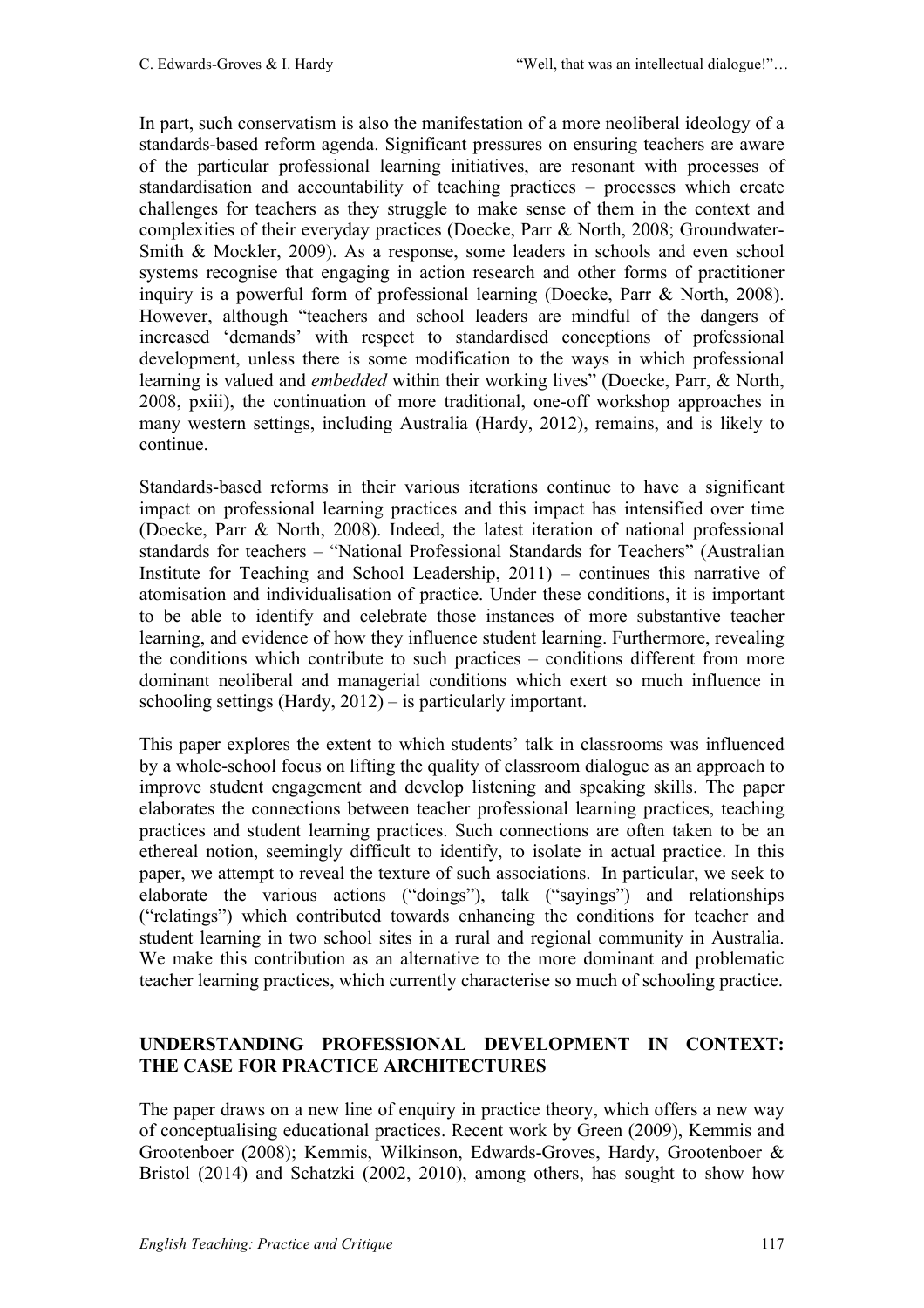practices – like practices of teaching and learning – are held in place by distinctive preconditions which enable and constrain particular kinds of interconnected activities, language and relationships which together constitute a practice of one kind or another. These dimensions of practice are a way of understanding practice and practice development which acknowledges that practice is informed and shaped by particular cultural-discursive ("sayings" or language), material-economic ("doings" or activity) and social-political ("relatings" or ways of relating) arrangements of practice both from within schools and across the broader educational landscape.

In this paper, we construe professional learning as an example of a particular social practice. In terms of practice theory, practices like professional learning are constituted within and by specific conditions and "arrangements" of practices. A particular practice of professional learning in a particular school is shaped by both national and local policy agendas that exist in that school, and these function as preconditions for the professional learning that occurs there. Such policies include, for example, national professional teaching standards (for example, AITSL "National Professional Standards for Teachers") with their attendant atomised, decontextualised conception of teachers' learning which foregrounds a conception of teachers' learning as individualistic and competitive. Indeed such generalist policy foci are part of a broader process of policy borrowing of neoliberal practices, and the embedding of such practices within a range of national foci – including teaching standards, curriculum and testing (Lingard, 2010). These existing practices, and the broader conditions of which they are a part, and to which they simultaneously contribute, constitute a particular set of *architectures* which influence subsequent practices. That is, these conditions and existing practices comprise what might be described as "practice architectures" – conditions and practices which collectively influence and prefigure people's activities and practices (Kemmis & Grootenboer, 2008). Furthermore, practice architectures change and evolve in the light of changing conditions (Kemmis & Grootenboer, 2008), including the particular social arrangements of people and objects, which characterise the make-up of any given practice (Schatzki, 2002).

The theory of practice architectures builds out of Schatzki's (2002) understanding that practices are comprised of the particular "sayings" and "doings" which make practices distinctive, or of a particular kind – like education practices or medical practices or agricultural practices. However, while these sayings and doings help make sense of practices, Kemmis and Grootenboer (2008) argue that practices are also inherently influenced by the inter-relations between people involved in practice. Drawing upon Lave and Wenger's (1991) notion of "communities of practice", Kemmis and Grootenboer expand Schatzki's (2002) notion of practices as "held together" by particular actions and language, and make the case for a more explicit focus upon the relationships, "relatings", which also always simultaneously characterise practices.

This paper seeks to draw upon this theorising to make sense of the professional learning practices which characterised the learning occurring in two school sites in a rural and regional community in Australia. In particular, we draw out the specific teacher learning, teaching and student learning practices by focusing on the "sayings", "doings" and "relatings" which comprised these practices respectively, and the ways these shaped and produced a set of conditions – practice architectures – different from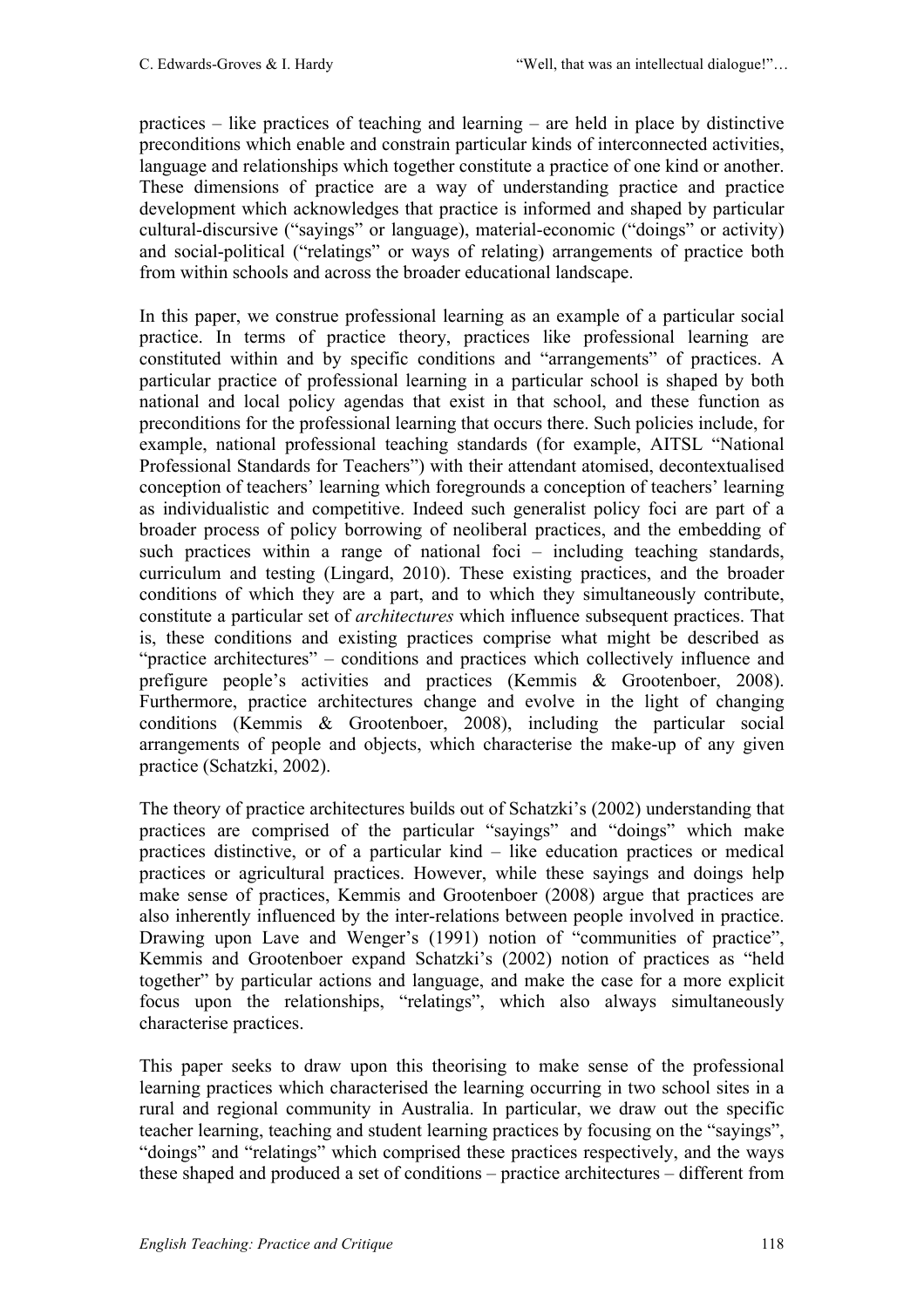those fostering narrower conceptions of teachers and students' work and learning under current more managerial conditions. As part of this process, we draw out the *cultural-discursive*, *material-economic* and *social-political* arrangements at any given site that helped make those sayings, doings and relatings possible.

### **CASE STUDY SCHOOLS: OVERVIEW OF PROJECTS OF PROFESSIONAL LEARNING**

In this section, we contextualise the research by presenting descriptions of particular whole-school professional learning projects undertaken by teachers at the two case study schools. Both schools were geographically situated in non-urban areas of NSW, Australia. Presley Primary School is a small-medium sized school located in a regional city. Its school population of approximately 280 students is generally from lower-middle-income families. Monroe Primary School is located in a small farming community, and its 160 students are generally from lower-middle-income backgrounds.

At "Presley Primary School"<sup>1</sup>, teachers were involved in a whole-school project focused on implementing the *Habits of Mind™* program. The *Habits of Mind* (Costa & Kallick, 2009) is an initiative focused upon developing metacognitive awareness of patterns of behaviour to provide students with a language to talk about learning behaviours, skills, attitudes, cues, past experiences and proclivities. This project (one of four main projects at Presley) formed the collective enterprise for teacher learning at Presley over the three-year period of our study. It was initiated by the principal and her executive staff in response to shared teacher concerns about student engagement and the lack of complexity in students' oral language development. The project focused on developing and improving the practices required for students to engage in focused ways in their classroom lessons. The project also aimed to transform the language used by students and teachers as they articulated and described their learning practices.

At "Monroe Primary School", teachers developed a whole-school project focused on improving oral vocabulary in classrooms in order to improve the quality of student writing. This project was initiated by the deputy principal, who was also responsible for leading the staff professional development activities in literacy and for staff data analysis of the National Assessment Program for Literacy and Numeracy (NAPLAN). In this school, teachers recognised that student performance in writing was weaker in the area of vocabulary use; this was evident in their everyday work, and the writing strand of NAPLAN assessments. With this knowledge, teachers from Monroe made the decision to develop oral vocabulary as a springboard into writing improvement. They worked as a collective to negotiate the practice arrangements, which shaped their professional learning over the three years.

Although different, the projects in these different schools cohere around a focus on improving student dialogue and language development. Improving classroom dialogue had been a focus of ongoing professional development in the district since the late 1990s. In this region the early work of James Britton (1970), and in more

 $<sup>1</sup>$  All names are pseudonyms.</sup>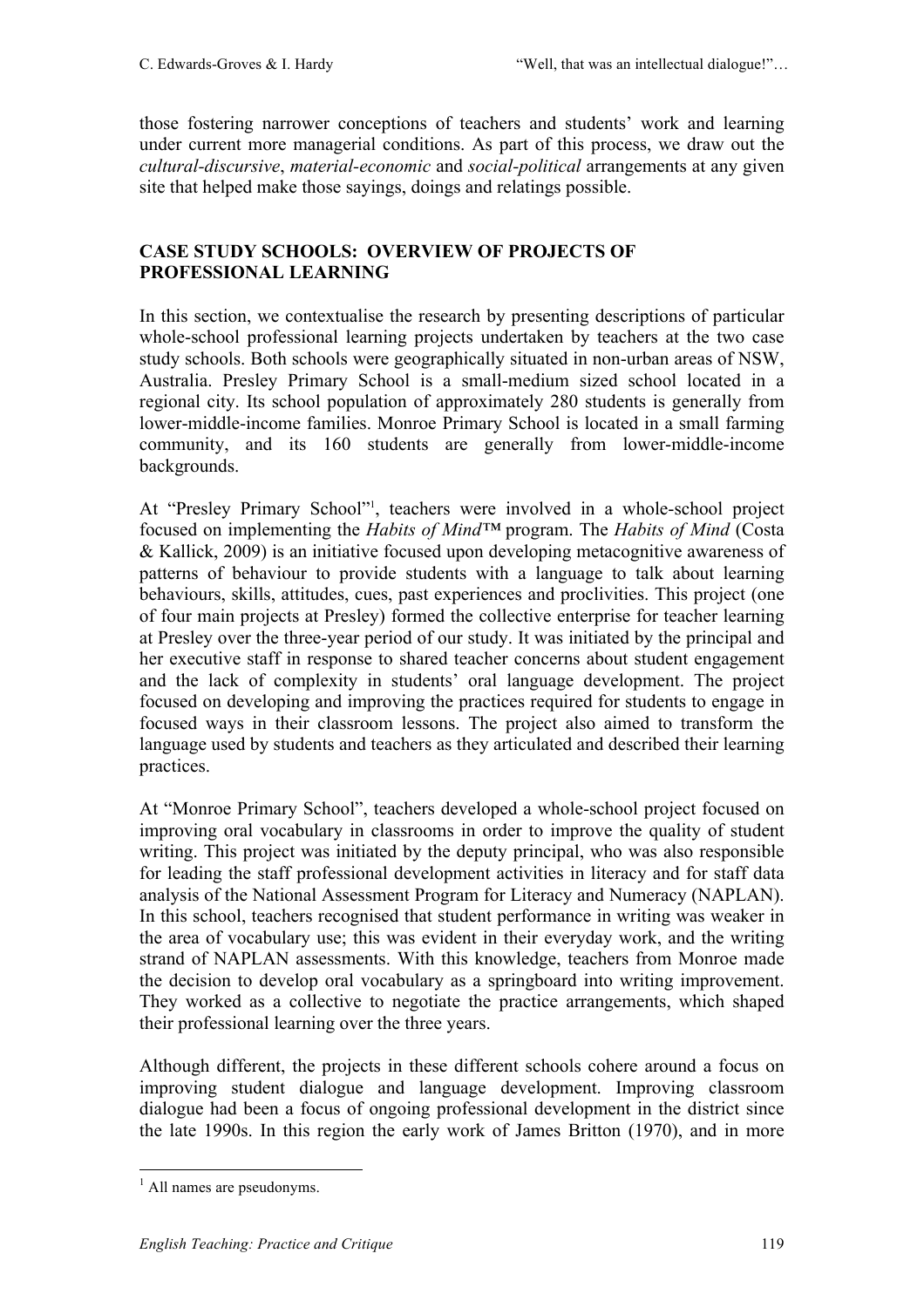recent years, Robin Alexander (2001, 2008), on the role of talk in classroom practice, informed the development of school-based ongoing professional development programs. With the view to improve student learning and their own pedagogical practices, the teachers in both Presley and Monroe schools were making attempts to change their talk practices and pedagogical interactions by collectively, as a staff, addressing these issues in two levels. First, as members of their own professional learning communities (Wenger, 1998), the teachers were participating in critical reflexive dialogues. Critical reflexive dialogues are focused professional learning conversations which do not simply reflect back on past practices but endeavour to transform the discourse and conditions for practices into the future (Edwards-Groves, 2003); such practices are not just about reflecting, but acting to change the circumstances within which teachers work and learn. Second, improving the talk practices of the classroom were a focus. Initially, based on the work of Alexander (2008) on dialogic teaching, and variously described as dialogic practices, dialogic talk or dialogic pedagogies, the teachers were aiming to extend their teaching repertoires through more dialogic pedagogies (Myhill, Jones & Hopper, 2006; Nystrand, Gamoran, Kachur & Prendergast, 1997).

Alexander's work, informed by the thinking of Bakhtin (1981), connects to the notion that dialogue allows participants to create new meanings and new understandings, rather than simply reproducing previously connected understandings. In this paper, dialogic pedagogies are taken to be those interaction practices which aim to leverage student learning through particular talk moves which open up the communicative space of the classroom into a shared platform for deeper learning, meaning-making, participation and engagement with the topic (Edwards-Groves, Anstey & Bull, 2013). These talk practices, also referred to as a Socratic dialogue, are a shared movement towards promoting critical thinking and inquiry as teachers and students through genuine inquiry-based dialogues (Myhill, Jones & Hopper, 2006, p. 25). According to Barnes (2010), this kind of talk is the "antithesis to 'right answerism' [found in many classrooms]...which has the power to shape knowledge through participant engagement with a range of [more dialogic talk] processes: hypothesising, exploration, debate and synthesis" (p 7). For the teachers in both Monroe and Presley schools, professional learning dialogues and focused readings concerning the role and impact of dialogue and classroom talk for the teaching of English formed part of their professional inquiry. Teachers from Presley school also drew on the literature of the *Habits of Mind* (Costa & Callick, 2009) as a foundation point for the change strategy work in their site.

# **METHODS AND METHODOLOGY**

The study was designed as a three-year qualitative project based on developing indepth descriptive case studies of education practices in a small number of primary schools. Participating schools were nominated by the local district office as schools who were trying innovative approached to professional learning and teaching. On the district recommendations, the schools were invited to participate in the three-year study researching education practices. As a part of their data gathering, researchers regularly visited the schools, up to six times per year for varying periods of time, contributing to discussions about the nature of teachers' learning within the schools; however, in large measure, the work of the teachers was relatively autonomous –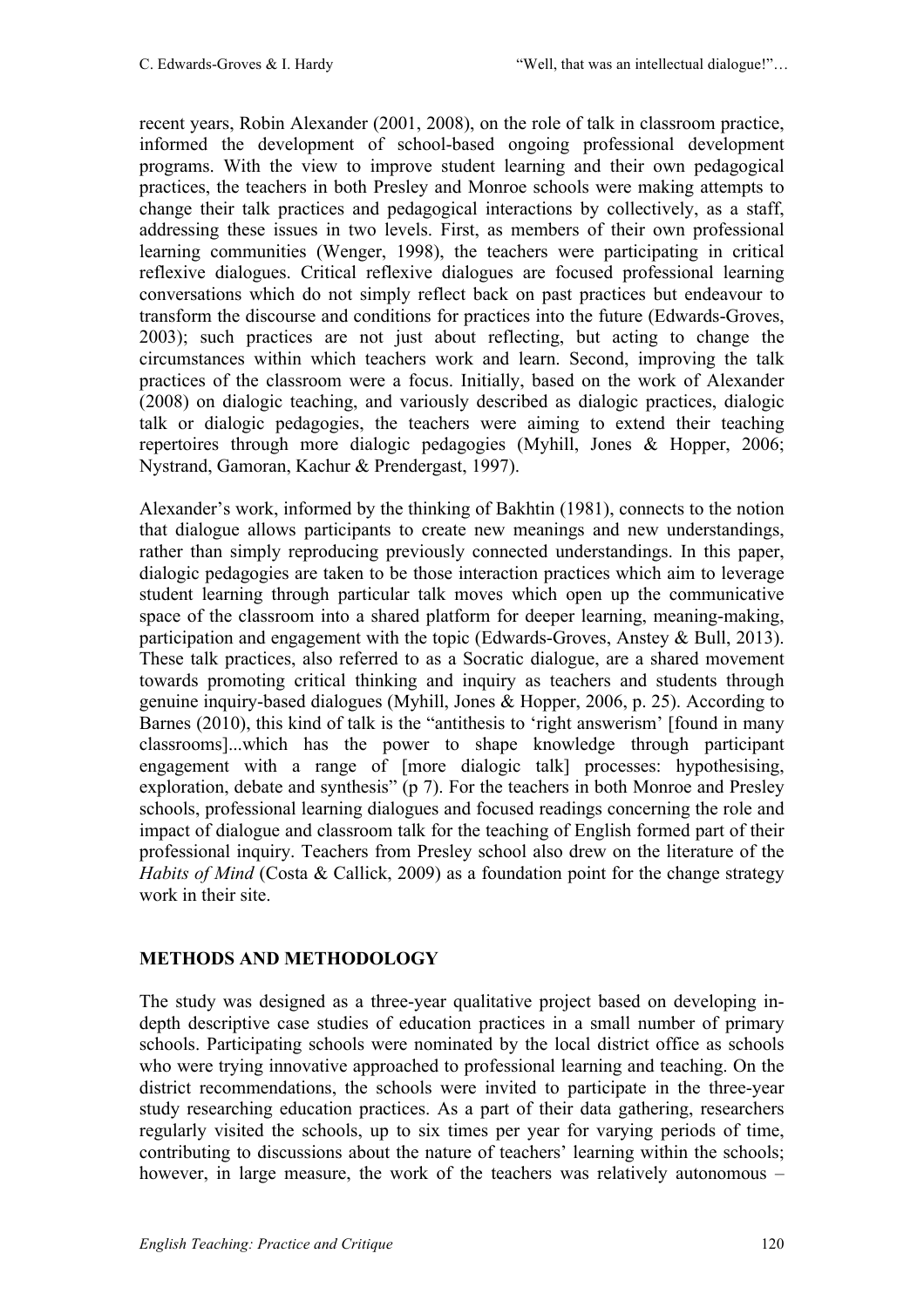certainly in comparison with teacher learning initiatives involving academics and teachers collaborating frequently and deliberately with one another as a means to improve practice. The collective case study approach (Stake, 1995) adopted seeks to draw out similarities and differences from across the cases.

The data informing the research include interviews with teachers about their teaching and learning practices, as well as observations of their classroom teaching practices. Observations of students' learning also occurred during these teaching episodes. Semi-structured interviews were conducted with a total of 19 teachers, two principals and five executive team members from the two schools. Interviews were also held with six student focus groups, and emphasised the nature of students' learning during these classes. These interviews and observations were further augmented by observations of instances of teachers engaging in professional learning at the respective school sites. In this way, comprehensive and detailed observations of school practices such as classroom lessons and professional learning meetings were triangulated with evidence from interviews with teachers and student focus groups. All data were gathered over a three-year period. While the broader research project to which this work relates focused upon the study of five schools, this paper concentrates upon the practices within two school sites, and in particular, upon the nature of the classroom dialogue which transpired at these sites. Each of the teacher interviews and student focus group interviews was recorded and transcribed remotely. All names are pseudonyms.

Analytically, the application of the notion of practice architectures revealed not only the nature of particular "doings", "sayings" and "relatings" on the part of principals, teachers and students in relation to particular learning and teaching practices, but also revealed how these doings, saying and relatings helped forge new conditions for transformed teacher and student learning practices.

# **FINDINGS: DIALOGUE IN ACTION**

The findings reveal evidence of how teacher learning practices of critical reflexive dialogue and collaboration contributed significantly to the nature of dialogic teaching practices which unfolded in their literacy classrooms. We firstly explore the nature of the professional learning practices which transpired within the schools – in particular, the "doings," "sayings", and "relatings", which enabled them to unfold as they did. We then refer to two excerpts of student learning literacy practices, and the teaching which elicited such learning, as evidence of how these teacher-learning practices enabled this teaching and subsequent student learning to develop.

### **Transforming professional learning practices: Engaging in whole-school, critical reflexive dialogues**

Participating in professional learning conversations which were critical and reflexive was a key "driver" of practice development for the teachers at the two schools. This involved changing the language or discourse teachers encountered in their professional learning; this was a deliberate endeavour in each of the schools, and occurred at a whole-school level. For instance, at Presley Primary School, teachers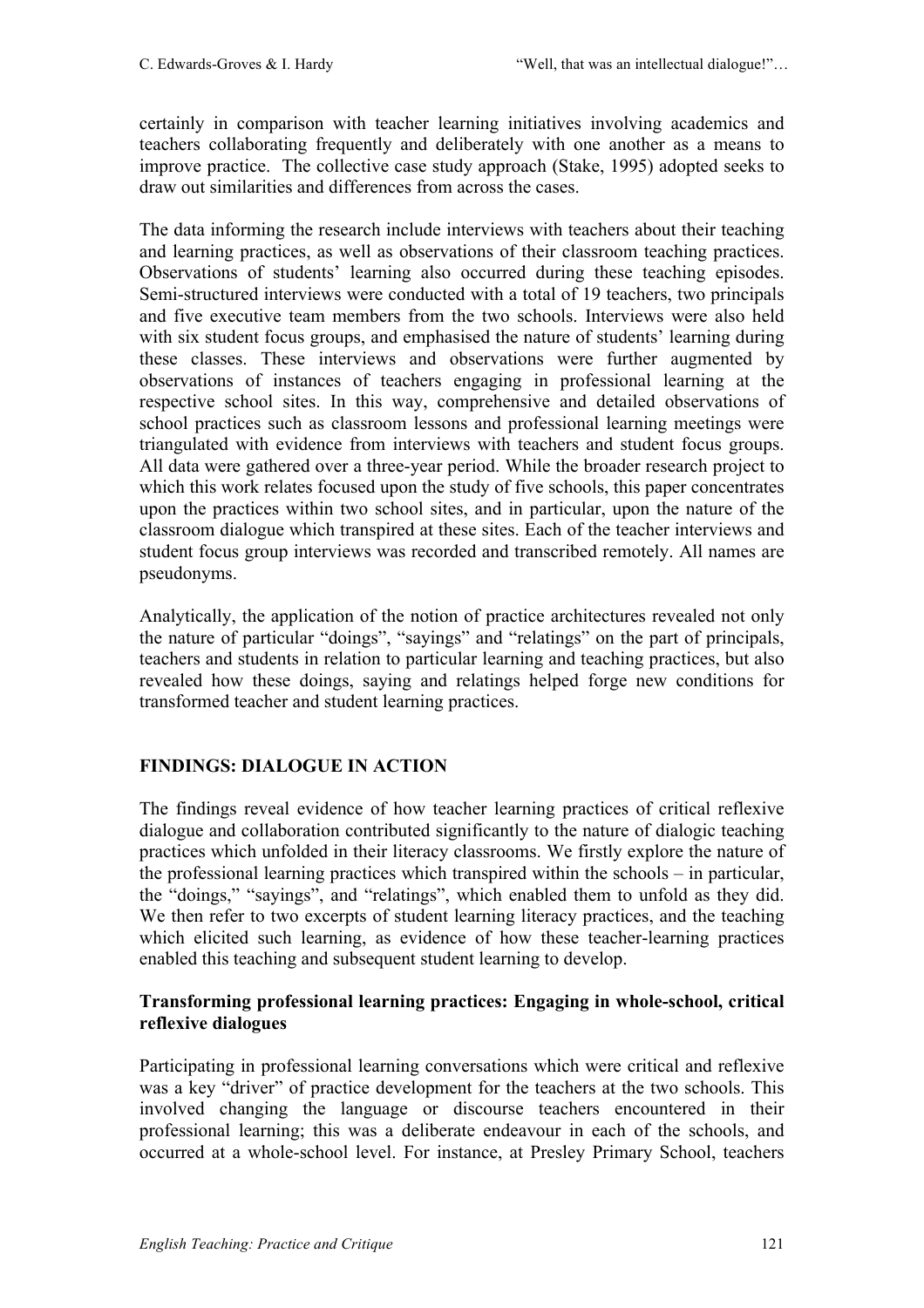drew on the principles of the *Habits of Mind* program they were learning about for developing the language and activities of students:

It took time, but in our staff development work we now use the language and understandings of the *Habits of Mind* program to talk about our work as teachers; if the kids are expected to use this language in their learning...we took it that we should be expected to use the ideas in *our* learning. So at one level the *Habits of Mind* program has not only changed our teaching, it has changed the way we think and talk about our teaching....we need to consider how we as teachers "strive for accuracy" in our work, or "persist" with our approaches....do we make superficial attempts at changing what we do or do we "persist" in *our* learning? Do we "build bridges" from the practices we know to the new ones we want to implement? (Casey Kent, Executive team member, Presley)

At Presley, a whole-school focus and commitment to change created an impetus for changing the ways in which teachers engaged with one another in professional learning: "This is our responsibility as a school, and we'll work together to do it." (Casey Kent, Executive team member, Presley)

What was important in this school was the acknowledgment that the language encountered in the *Habits of Mind* program influenced both the language encountered in *both* teaching *and* professional learning:

[T]here's been a huge shift…and I think it's through the professional dialogue that we've slowly built on….Constant discussions in staff meetings…those like myself or Lynnette…[a teacher]…who are perceived as leaders in curriculum will openly say, "What I'm doing isn't working...". That opens conversations in teams.... (Melissa Farmer, Executive team member, Presley)

Similar to the situation at Presley, professional dialogue encountered at Monroe required teachers to go beyond reflecting, discussing and recounting practices, to challenging each other so that practices would change. Further to this, Diana Pratt, a Kindergarten Teacher at Monroe Primary School stated, "Without the challenge, there is no learning." The notion of challenge as a critical dimension of professional learning was distinctive in the descriptions offered by many teachers:

We make sure our talk is high level and fits with our inquiry approach. This means we all have to be more critical, we have to try to go deeper when we reflect on what we currently do...so we have a clearer idea of what we need to change. It is sort of questioning each other too when we talk about our teaching. (Katrina Mason, Year 3 Teacher, Presley Primary School)

Professional discourse was anchored in challenging the practices of colleagues through critical questioning; this emerged as a feature which the teachers attributed to their own learning. Participating in professional learning conversations characterised by critical questioning and challenge required conditions which would enable and sustain such practices. These conditions – practice architectures – included a commitment to a whole-school focus for change. Such conditions altered the *cultural-discursive* arrangements (how "talk" was organised), the *material-economic* arrangements (how activities, such as teacher learning were orchestrated), and the *social-political* arrangements (how teachers related to each other) at the school. The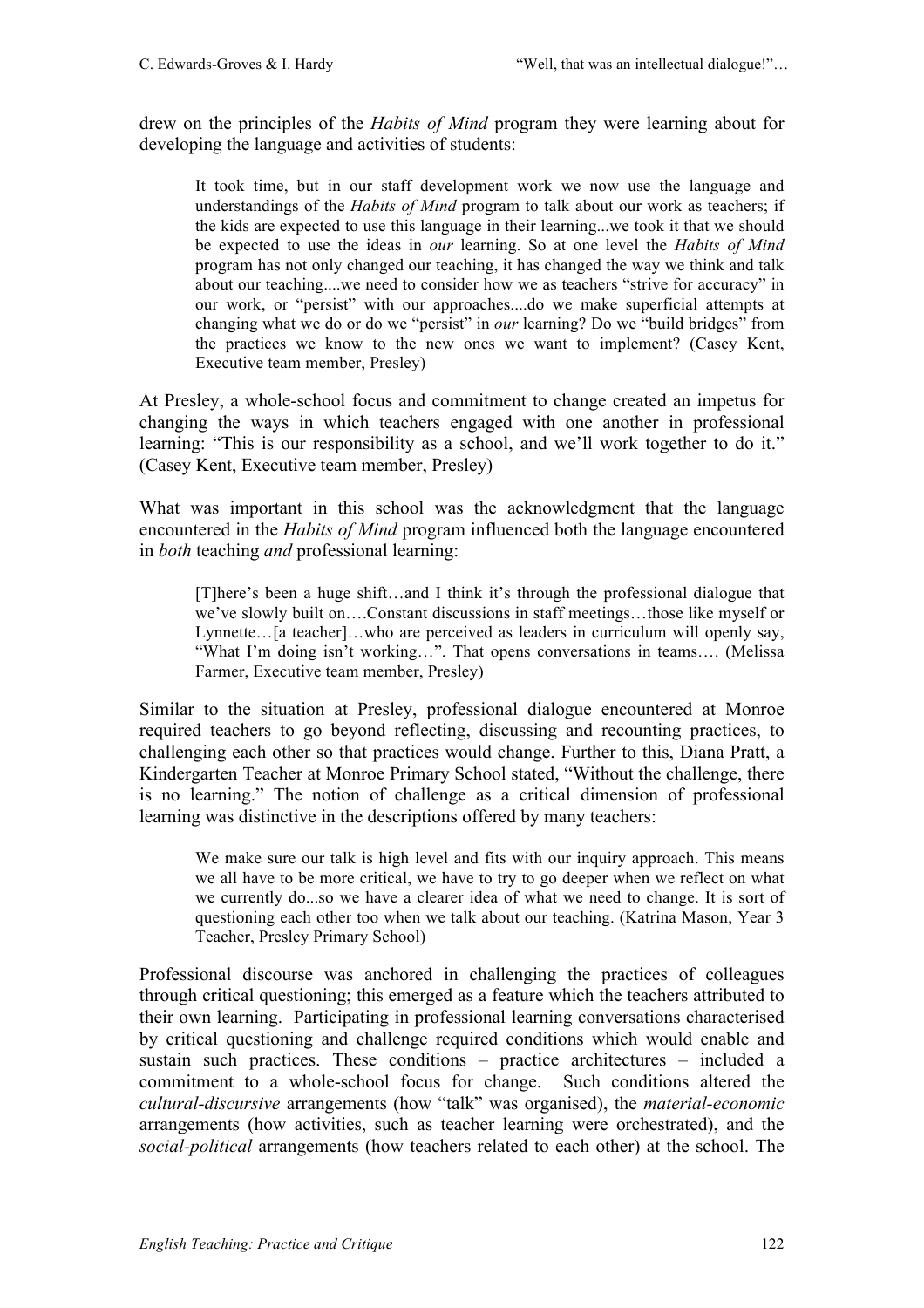space traditionally assigned for general staff meetings, for example, was re-made as a professional learning space:

Reorganising staff meetings to be about professional learning was very deliberate.... [This enabled] the reflection and thinking....It was just constant dialogue....And so you know that you're going to get dialogue that's based on thought, rather than reaction....There was enough strength among us, strength...of people who knew what they were doing to ensure that the dialogue was professional, on task, and learning oriented....We wanted to push each other's thinking, challenge each other...to be about quality professional conversations. (Casey Kent, Executive team member, Presley)

At Presley, changes to the practice architectures for professional learning put in place arrangements which would accomplish changed interactions among staff as they moved from a whole-staff group to smaller targeted group structures to enable dialogue which was more "thoughtful, professional, on task and learning oriented".

Over time, the practice of engaging in professional learning conversations enabled a culture of collaboration as a professional learning practice to emerge, which in turn created the conditions for the development of more critical and reflexive dialogues. These dialogues continued to evolve as an ever-increasing spiral of critical professional dialogues, which were reflexive in nature and reflective of and responded to the demands of the sites (Kemmis et al., 2014). These also proved to be a pivotal factor for the changing practices which were occurring in classrooms. At each school, teachers recognised and acknowledged how their shared professional learning influenced their practice – they jointly determined and co-constructed the language, the activities and the relationships through their particular professional learning projects.

For the teachers in our case study schools, different material-economic arrangements emerged to foster professional learning. The physical space of staff meetings and the activities that were encountered there changed to enable teachers to share practice and practice development. In our observations, it was evident that teachers, with the guidance of principals, positively responded to these changed conditions. For instance, at Presley, teachers shared the responsibility for planning and leading the professional learning meetings in rotation arrangements where each took turns in "hosting" and "chairing" the meetings in their own classrooms. These meetings centred around the school project, and would include activities such as sharing specific strategies teachers had trialled (what was successful, what was not), critiquing unsuccessful practices or strategies, sharing work samples or classroom success stories, sharing professional literature or texts teachers had discovered, demonstrating a technique and so on. A teacher from Presley explained the benefits of such deprivatisation of practice:

Taking responsibility for the meetings and sharing what we have been trialling in our classrooms...is about teachers working with one another, and this sense of open teaching with the door open, team teaching in that sense of inquiry…and *not* a kind of privatised activity of teaching. (Leah O'Dwyer, Kindergarten Teacher, Presley)

Teachers like Leah began learning from other colleagues and sharing the practices that were the focus of development. In this way, along with her colleagues, Leah co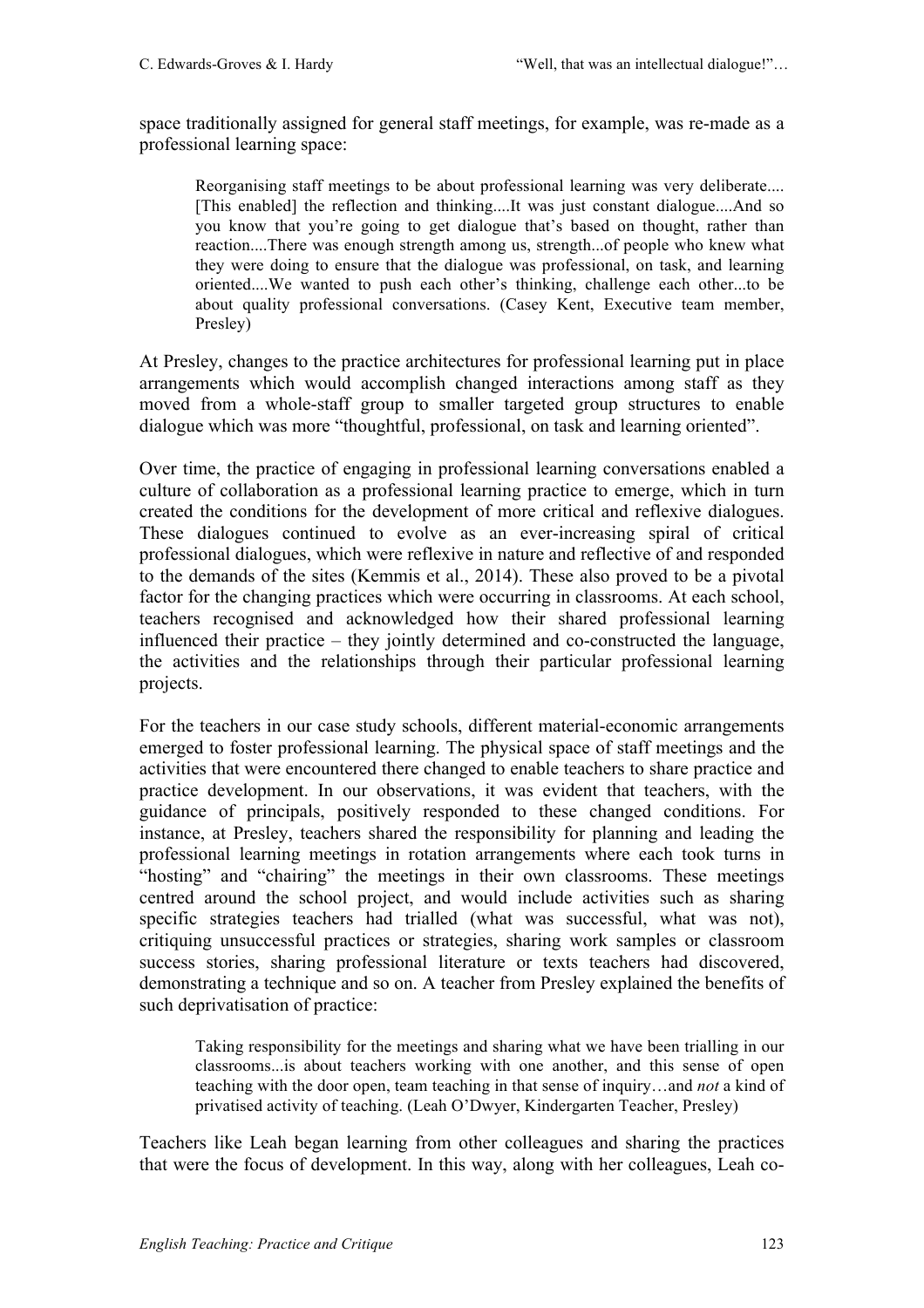produced professional learning as she made her practices public. In this school, new material arrangements were formed which *de*-privatised teaching; these simultaneously became a crucial dimension of the changed and changing culturaldiscursive arrangements found in the schools. Furthermore, these both created and were reciprocally created by the changed material arrangements encountered in the sites, and were a distinctive shift away from traditional forms and functions of both staff meetings and professional learning. Participating in deprivatised practices appeared to be a key ingredient for the kind of cultural-discursive development that was required to change the nature of the talk and dialogue in classrooms at these schools.

At Monroe Primary School, staff meetings were similarly re-designed as spaces to open up practice initially through professional learning dialogues. In this next example, teachers were participating in a professional learning dialogue; they were discussing their somewhat *un*glossed experiences (to date) of the successes and challenges that come with changing practice.

| Annemaree            | [Mrs Arnot]: I have been really focusing on developing and lifting specific<br>vocabulary through our speaking and listeningSo the purpose has been trying<br>toactually notice the extended talk within their key learning areas, and within their<br>speaking generally. It's been a hard slog and hard to let go sometimes.                                                                                                                                                                             |
|----------------------|------------------------------------------------------------------------------------------------------------------------------------------------------------------------------------------------------------------------------------------------------------------------------------------------------------------------------------------------------------------------------------------------------------------------------------------------------------------------------------------------------------|
| Martin:              | Yeah, I've really been pushing that in my talk too and the transfer from oral to<br>writing to describe and noticing a changeI am trying very hard to use the<br>different questioning to extend their vocabulary, not always to great effect I might<br>add.                                                                                                                                                                                                                                              |
| Annemaree:           | Yeah, I've found that out by videoing them while they're talking in their groups<br>about what they're going to write [in their reports], but then when they actually<br>write, those words are lost, they're not there.                                                                                                                                                                                                                                                                                   |
| Dianne:              | [A few turns later] I've noticed since we've started this project that, if you are, if it<br>becomes a focus, you do really notice lots more things like you said with the way<br>they speak, with the way they writeSo I guess I have to really work on that<br>transfer from whole class to small group and from oral to written responsesto<br>lessen the gap between, even what we are speaking about and encouraging them to<br>speak that way, but also to encourage them to write that was as well. |
| Brian:               | But it would be good, I suppose more to bring it in more into their everyday<br>speaking, communicating with each other and with adultsinstead [having them]<br>elaborating and extending thinkingand that would be good to see that more<br>happening orally trying to put it their everyday conversations I think                                                                                                                                                                                        |
| Laura:               | It's hard to keep it up.                                                                                                                                                                                                                                                                                                                                                                                                                                                                                   |
| Annemaree:<br>Laura: | You'll soon forget it's there and just do it.<br>( <i>Laughing</i> ) how can I?                                                                                                                                                                                                                                                                                                                                                                                                                            |
| Megan:               | Chantelle [a student] is coming up and asking, what would be a more "expensive"<br>word than this, and she's actually really taking it on board and trying to write also<br>using the languagewell with a higher level of vocabulary base and making her<br>speaking and writing more interesting. So she's really, from observation, thriving<br>on it, so and I can see an improvement there.                                                                                                            |

For these teachers such staff room conversations were conducted in a way that "nobody feels intimidated; all respecting and valuing collegial wisdom" (Annemaree, Monroe). These dialogues formed what the teachers described as "that openness and trust" which enabled them to "go forward to make a difference to students' learning outcomes" (Mel, Monroe) and a way to "go that bit further, to make our classrooms dynamic learning places" (Annemaree, Monroe). For them, this created what was described as "working as a team basically in a climate of learning" (Martin, Monroe). The "openness and trust" experienced among these teachers enabled them to "go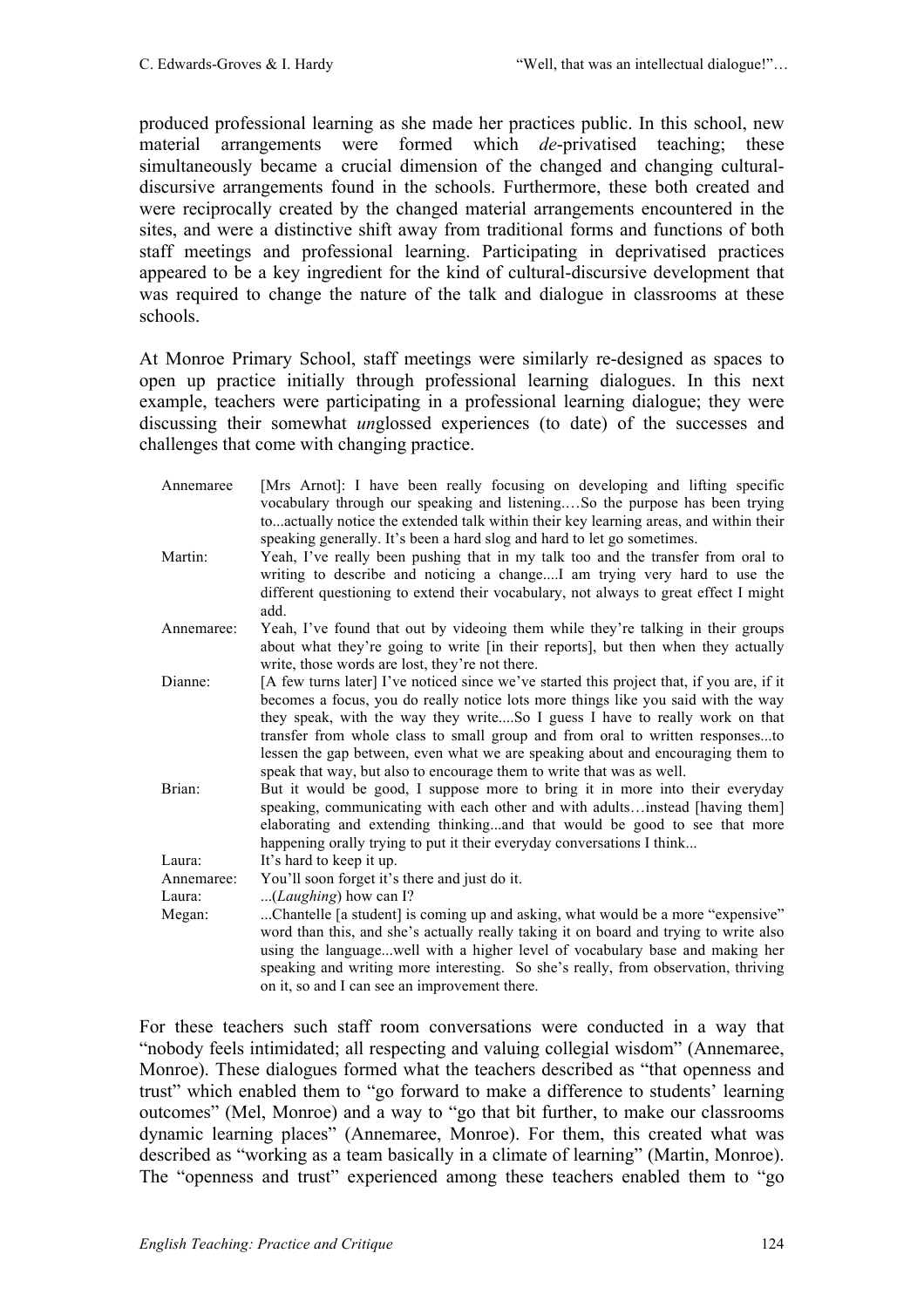public" with their personal challenges as they attempted teaching change. This is evident in the comment by Annemaree who stated: "It was a hard slog and hard to let go sometimes" (referring to letting go of the more dominant position of controlling and mediating the turns of talk) and by Laura who indicated that sometimes "it is hard to keep up".

As another example, one teacher worked on "deprivatising practices" by instigating what she described as "classroom walk-throughs". Through this approach, teachers were given time to visit each other's classrooms to observe, share, discuss, critique and reflect on their own and others' practice. For Monroe teachers, this became an important opportunity for professional learning. In an additional step, teachers would share what they had learnt at staff meetings. In describing "classroom walk-throughs", Guy Lancer, a Year 4 Teacher, highlighted the inherent benefits of such an approach for his professional learning:

When you get the opportunity to go into anyone else's classrooms...like Belle's my partner teacher – she's got Year Three, so we work together,...we just keep professionally developing each other, you know. There's no pressure, and that's the thing. And it's really important for teachers. You go into someone's class: you're just going in there to observe, to look…to learn.

At play here is the notion that opening up classrooms for the purposes of professional learning changes the actions, language and relationships – ultimately, the practice architectures – encountered in the particular sites. As for Guy, this was manifested as the enactment of professional learning, which moved away from traditional approaches to learning. The practices-in-practice associated with these changed spaces challenge those architectures around more individualised notions of professional learning.

For these case-study schools, it seemed moving toward practices which deprivatised teaching arrangements transformed their sayings (how they thought and talked about their practice), their doings (how they conducted and arranged the activities of their professional learning and teaching practices), and their relatings (how they related, through their practice, to one another, their students, their community, and to others). Opening the classrooms created new communicative spaces, which enabled teachers to deprivatise their practice; importantly for these teachers it acted as a form of professional learning.

For the teachers at the two schools, the collaborative nature of the practices they enacted enabled professional learning. Collaborating with colleagues emerged as a critical condition for effecting sustained and sustainable change. With this practice came changes to not only the *material-economic* (physical spaces) and *culturaldiscursive* (language and dialogue) arrangements, but also important *social-political* arrangements found at each school. There was a movement away from teachers being led by the principal towards teachers leading each other. The particular professional learning activities teachers participated in (for example, discussions as a whole staff, professional dialogue groups, coaching and mentoring conversations, and substantive staff professional learning meetings), "hang together" through particular relationships – relatings – and with a consciousness and deliberateness about teachers' work together. Collaborating and sharing responsibility became a particular way of relating, which enabled a professional learning culture to emerge as a "communitarian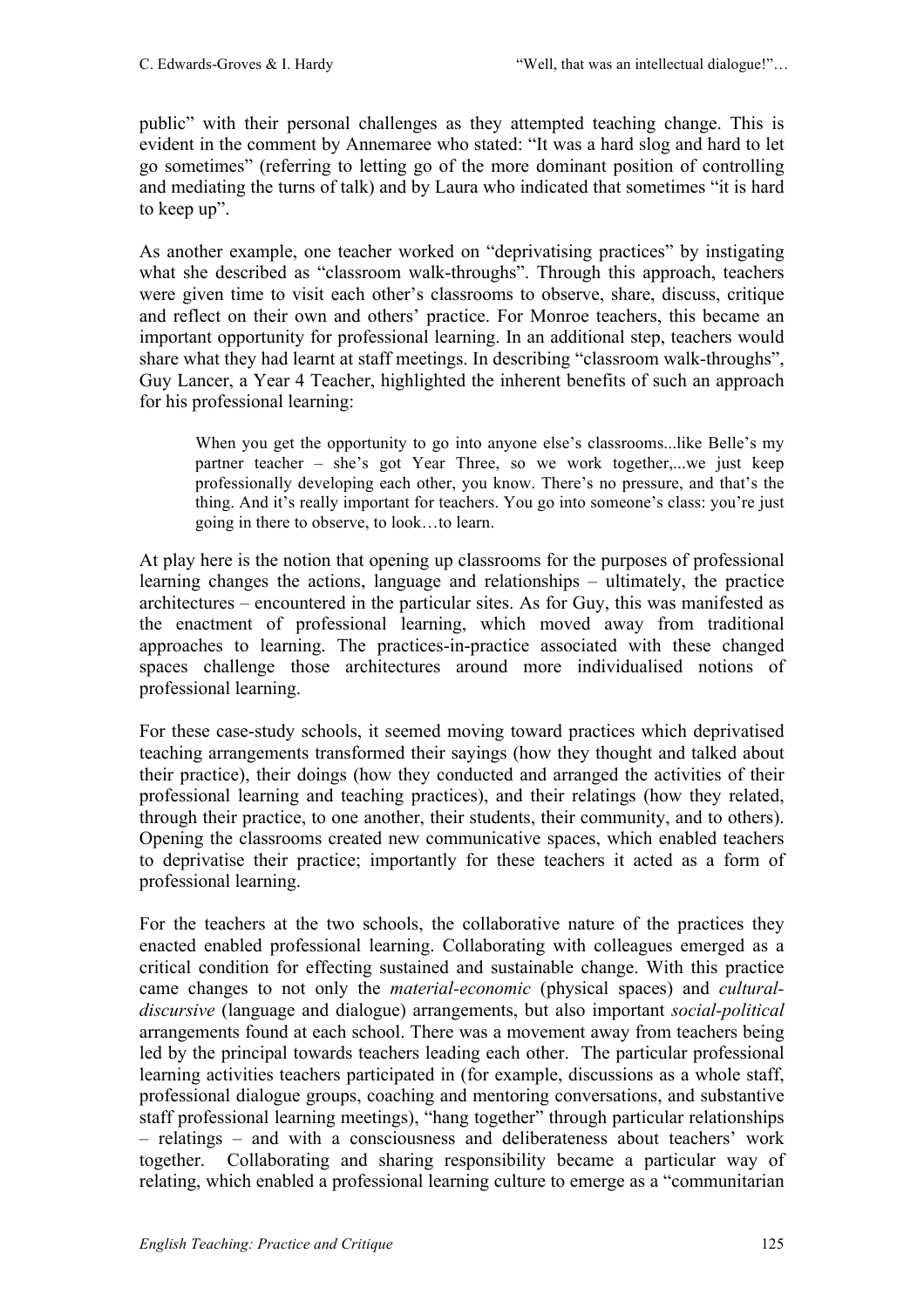practice". This practice was intricately connected to relationships teachers developed with each other, which reciprocally contributed to the shape and conduct of the professional learning practices encountered in each school. In particular, many teachers in these schools recognised, experienced and understood this culture as pivotal for practice development for themselves as individuals, and collectively for and with other members of their staff.

### **Transforming teaching practices: Student learning in action**

In both Presley and Monroe, classroom lesson excerpts show how the teachers create a more dialogic climate in their classroom talk, one that moved them from dominating the talk in lessons. These excerpts show the substantive nature of the dialogues they were now orchestrating and how these unfolded in practice. The teachers from these two schools had been working collectively and in collaboration with their colleagues on the particular whole-school projects (described above) to change their teaching practices, in particular the use of vocabulary and dialogue as a focal point. In the past, the teachers had recognised that their classroom talk practices were dominated by teacher talk time and they were, through their professional learning dialogues, seeking to address this. As indicated in the interviews, they were attempting to open up the communicative spaces through more dialogic pedagogies. The way in which the teacher at Monroe (in the following transcript) encourages students to elaborate their on responses during classroom literacy lessons reveals evidence of a change to past practices. This provides evidence of the effectiveness of their teacher professional learning for informing their teaching, and, subsequently, building students' literacy capacity:

| Mrs Arnot: | Okay, by wandering around listening to what you were discussing in your<br>groups, we've got a couple of things to consider as we were thinking about<br>our big guiding questionIs Antarctica in danger of devastation? What are the<br>issues? Are they going to destroy Antarctica? |
|------------|----------------------------------------------------------------------------------------------------------------------------------------------------------------------------------------------------------------------------------------------------------------------------------------|
| Jonah:     | They could.                                                                                                                                                                                                                                                                            |
| Mrs Arnot: | Could, why Jonah? Can you go a bit deeper for us?                                                                                                                                                                                                                                      |
| Jonah:     | Because people do go there to try to stop it $((0.4))$                                                                                                                                                                                                                                 |
| Mrs Arnot: | Stop what?                                                                                                                                                                                                                                                                             |
| Ben:       | Stop global warming and stop tourists, like stop people coming to Antarctica.                                                                                                                                                                                                          |
| Mrs Arnot: | Hold on to your thoughts, Ben. Let Jonah finish his thought first.                                                                                                                                                                                                                     |
| Jonah:     | Well, some people go out to Antarctica and fish, fish everything out and so it<br>might become more over fished.                                                                                                                                                                       |
| Mrs Arnot: | That's interesting, Jonah. Can you say more about that idea? What are the<br>implications of that, of overfishing?                                                                                                                                                                     |
| Jonah:     | So like the penguins and whales are dying. When the people like went there,<br>to fish, like and they take too many fish, and the penguins have no food then.<br>And like the Japanese whaling boats, they take too many, more than they need<br>and they are becoming, um extinct.    |
| Mrs Arnot: | Jonah, where did you learn that? Where's your evidence?                                                                                                                                                                                                                                |
| Jonah:     | Well, we went to lots of websites first, and found out some of it, researching<br>information.                                                                                                                                                                                         |
| Mrs Arnot: | Oh right, so you researched some other things did you?                                                                                                                                                                                                                                 |
| Jonah:     | And Monica said she saw something on National Geographic channel too,<br>what did you say again Monica?                                                                                                                                                                                |
| Monica:    | Yeah, well there was a show on about the fishing and whaling in Antarctica;<br>and the Japanese wanting whales for food too, and the scientists have been<br>saying that the fish stocks are running low.                                                                              |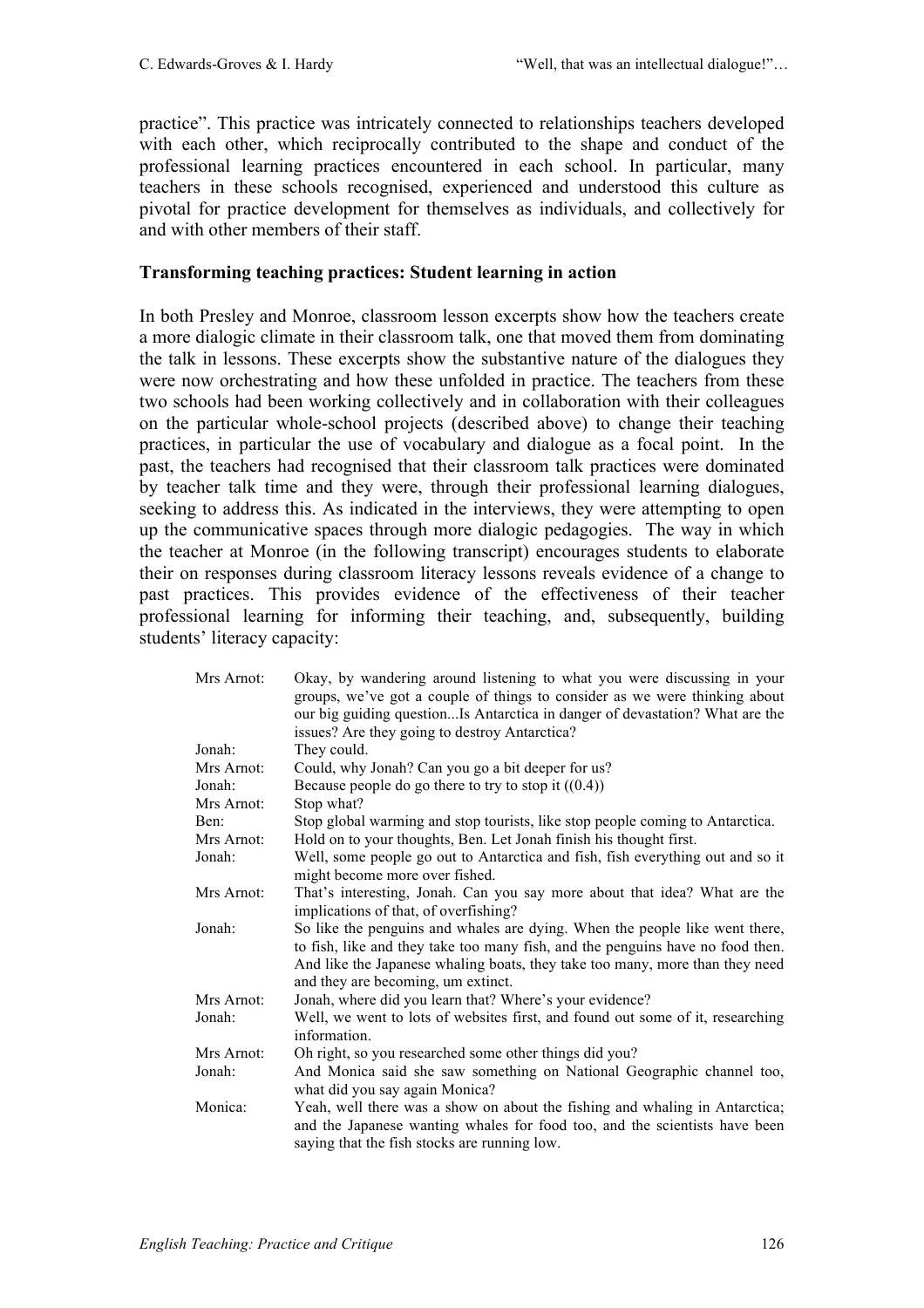Mrs Arnot: Okay, interesting facts here Monica o:oh; fish stocks, that's a technical term, good one, thanks for adding that, Monica. Anyone else want to add to Monica's idea? (Year Five, Unit: Fragile Environments, Monroe Primary School)

This sequence of student learning in action demonstrates some key dimensions of classroom dialogue, which were the focus of practice development for Mrs Arnot and her colleagues at Monroe Primary school. In this example, the open-ended or "big guiding question", "Is Antarctica in danger of devastation?", was a strategic pedagogical practice that facilitated the flow of participation turns in this classroom; this is significant, as enacting more dialogic practices was a key focus of the professional development in this school. Jonah's response "they could" counts as a legitimate response and is taken up as one to be noticed and explored – an important feature in a dialogic classroom. As shown in the next turn, the teacher's question "Can you go a bit deeper for us?", and the sequence which followed, invited Jonah to sustain the flow of ideas and deepen his reasoning. This type of dialogic move provided the opportunity for students like Jonah to share and explore their own ideas further and to elaborate their own line of thought. Such a move positioned Jonah as a thinker, not simply as being correct or incorrect or a learner trying to guess what is in the teacher's head as in the typical classroom talk structure Initiation-Response-Feedback or IRF (O'Connor & Michaels, 2007).

What is on display here is an attempt to enact more dialogic practices in teaching, that is, providing students with more extended turns to talk so that they can sustain their thinking and deepen their reasoning. These were practices Monroe teachers were learning about, practising and observing in their classroom walkthroughs. However, it is important to acknowledge that, in this instance, the dialogue, in one way, is still largely driven and managed by the teacher, and so in that respect it still bears some strong connections with traditional IRF patterns. However, these attempts to press for reasoning (O'Connor & Michaels, 2007) with the question "Can you go a bit deeper for us?" acted as a means to encourage students to deepen their understandings as they thought about, enacted ("went public") and evaluated meanings arising from the talk in which they were engaging. In the above example, what Jonah understood, how he came to these understandings and how he justified them, was evident in his talk and this was facilitated by the teaching practices of Mrs Arnot. Following on, Mrs Arnot enacted wait time as she paused for four seconds to wait for him to continue on with his idea. "Wait time" provides students enough time to make a response they are comfortable with before they "go public" (Edwards-Groves et al., 2013). Interestingly at the point of Ben's interruption, the teacher did two things: first, she did not dismiss Ben's ideas completely (she returned to him later in the lesson), and second, she allowed Jonah to sustain his turn. Mrs Arnot's questions, "Can you say more about that idea?", "What are the implications of that, of overfishing?" and "Anyone else want to add to Monica's idea? signalled to Jonah and students that a deeper engagement with the topic was required. These questions, which facilitated building the classroom dialogue, were also the same kinds of questions teachers used to frame their professional learning dialogues in staff meetings as they challenged and questioned each other in critical reflexive dialogues.

In a further dialogic move in this sequence, Mrs Arnot is making attempts to strategically step away from playing a central role in the dialogue to hand over more control of the talk to the students. As a result, Jonah and Monica enacted their own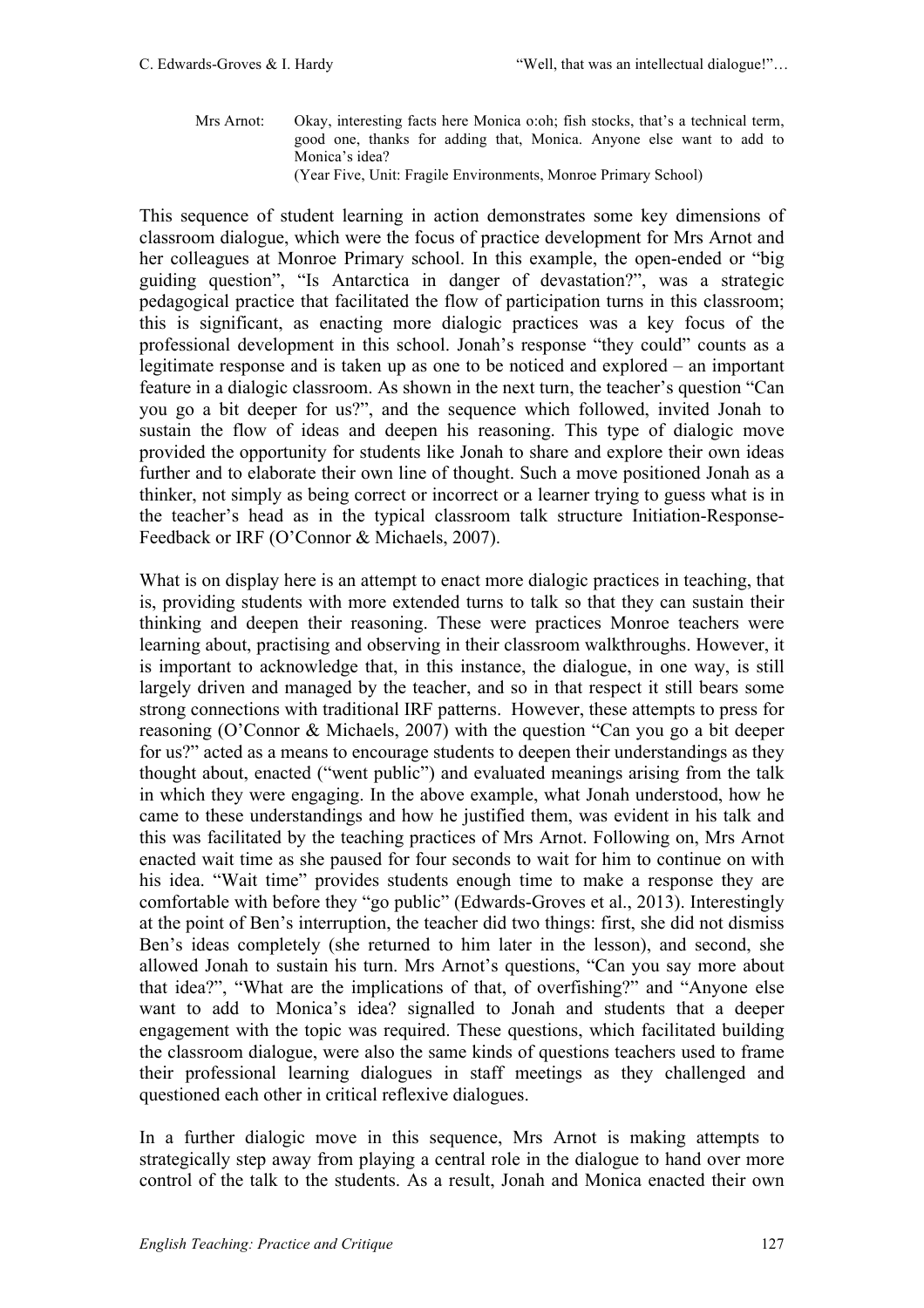moves towards dialogue, as they invited each other to add more, and to sustain the point. In this talk move, described by Churchill (2011) as "vacating the floor", teachers still guide and direct the flow of talk, but students are provided with more opportunities to listen to, talk to, and respond to each other's ideas (Edwards-Groves et al., 2013). Such a change in practice is acknowledged by Mrs Arnot as being "hard to let go" (Annemaree, above). This finding is distinctive in that it shows that the teaching practices were beginning to be directly influenced by the professional learning practices teachers were participating in; the teacher learning practices "travelled" through to student learning practices (see Hardy, Edwards-Groves  $\&$ Ronnerman, 2012). These insights also show how the different teacher practices – vacating the floor – changed the ways the students related to each other. In this way, new *social-political* arrangements or ways of relating were forged; there was shift in power away from the typical hierarchical teacher-dominated talk to more democratic talk practices.

Similarly, at Presley, students were expected to elaborate their responses through an ongoing and iterative series of questions of students' understandings (related to the *Habits of Mind*, which are italicised in the excerpt for greater ease of understanding):

| Mr Bryant: | Now, I've brought in this glass container, like a sort of big jar for us to study<br>today, do you know what it is, what's it for?                    |
|------------|-------------------------------------------------------------------------------------------------------------------------------------------------------|
| Sally:     | Aquarium                                                                                                                                              |
| Mr Bryant: | Go on Sally, an aquarium, what do you know about aquariums?                                                                                           |
| Sally:     | Fish^                                                                                                                                                 |
| Mr Bryant: | M:mm, fish, aquarium, tell us what you mean by that, how do they connect?                                                                             |
| Jacob:     | It's not an aquarium; it's a//                                                                                                                        |
| Mr Bryant: | //Hold your thoughts Jacob. Let Sally finish her turn. Sally                                                                                          |
| Sally:     | Well, an aquarium is glass container holding water for water creatures like um                                                                        |
|            | fish, so that's not an aquarium                                                                                                                       |
| Mr Bryant: | Right, so what are you thinking then?                                                                                                                 |
| Sally:     | Um, not a aquarium, it's got a lizard in it, what's the word. Did you know it,                                                                        |
|            | Jacob?                                                                                                                                                |
| Jacob:     | It's a terrarium/                                                                                                                                     |
| Sally:     | /That's it, terrarium/                                                                                                                                |
| Mr Bryant: | /Thanks for that Jacob, like the way you worked interdependently there Sally                                                                          |
|            | and Jacob. And love the way you used the word "water creatures", Sally, a                                                                             |
|            | good thinking word, We'll have to remember that one, guys. ((Teacher writes                                                                           |
|            | the words "terrarium" and "aquarium" on the whiteboard)). These are a couple                                                                          |
|            | of interesting words, but they're a bit the same, those two words aren't they?                                                                        |
|            | Terrarium and aquarium, a bit of a challenge. Why is it, what's the difference?                                                                       |
|            | Even if you just look at the beginning letters, the prefixes as we call them. I'll<br>give you some time to think about that, look at them carefully. |
| Mason:     |                                                                                                                                                       |
| Mr Bryant: | Terrar-rar, aqua, aquarium<br>Think some more Mason about what an aquarium is, and see if you can work                                                |
|            | out what "aqua" might mean? What does that word remind you of? If you've                                                                              |
|            | got people from Italy in your family you might know this, because it's an                                                                             |
|            | Italian word.                                                                                                                                         |
| Dom:       | I know, water, "aqua" means water.                                                                                                                    |
| Mr Bryant: | Good on you, Dom, using past knowledge, it means water. So what do you                                                                                |
|            | think the prefix "terra" might mean? What have we got in there? We haven't                                                                            |
|            | got water in that one.                                                                                                                                |
| James:     | Arr-plants?                                                                                                                                           |
| Mr Bryant: | Yeah there are plants, what else, keep going James, we'll work this out if we                                                                         |
|            | <i>persist.</i> ((several turns later)) What a list of technical words or phrases we                                                                  |
|            | have collected today by persisting and working interdependently, look what                                                                            |
|            | we came up with. Let's stop there a minute and quickly review what we have;                                                                           |
|            |                                                                                                                                                       |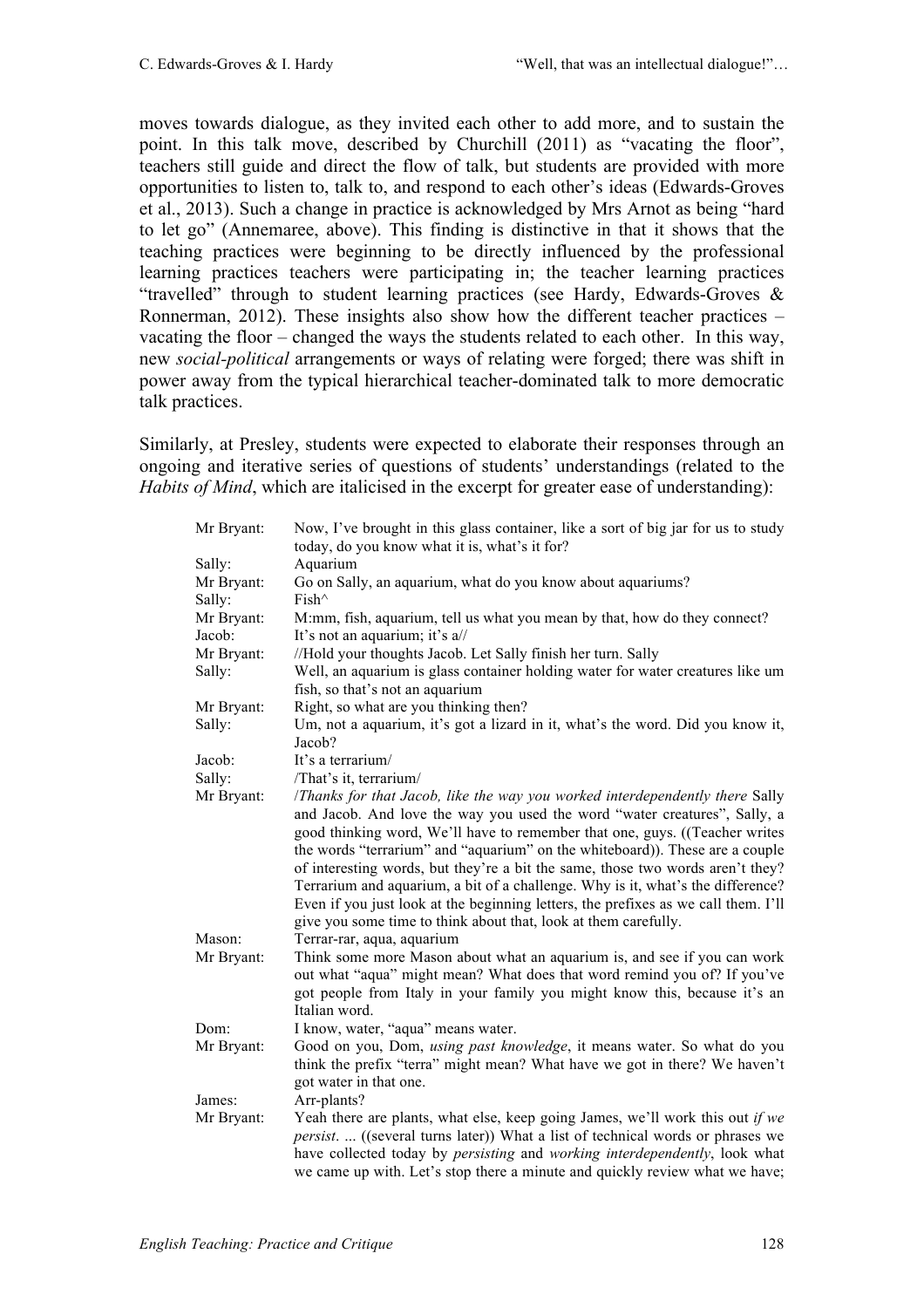|            | and see if we have missed something out before we move on. ((Reading))      |
|------------|-----------------------------------------------------------------------------|
|            | TERRARIUM, AQUARIUM, and we now know what those prefixes mean               |
|            | now, this one ((pointing)) EARTH, GLASSHOUSE, HOT HOUSE,                    |
|            | VAPOUR, MOISTURE, did I miss any?                                           |
| Sam:       | Water creatures                                                             |
| Mr Bryant: | Oh:h how could I forget "water creatures"; lucky you are on the ball today, |
|            | Sam.                                                                        |
| Sam:       | I'm working interdependently                                                |
| Mr Bryant: | You most certainly are.                                                     |
|            | (Composite Year Three/Four, Unit: Environments; Understanding prefixes,     |
|            | Presley Primary School)                                                     |

This sequence demonstrates two main features of student learning which connected directly to the professional learning practices and the program of learning which teachers like Mr Bryant were participating in at Presley Primary School. In this short sequence, Mr Bryant firstly explicitly drew on the language of the *Habits of Mind* as he threaded the concepts *persisting, working interdependently* and *using past knowledge* through the dialogue (marked in italics). Students were learning about the concepts and their relevance to their learning, as they were using them in their talk. Their comprehensibility of the lexicon of concepts was evident in the students' correct use and application of the terms; for instance Sally's redirect to Jacob was an enactment of the two *Habits of Mind* concepts *working interdependently* and *listening to others with understanding*; Sam's articulation of the concepts in his final turn signalled deep understanding.

Second, Mr Bryant together with the students in his class demonstrated a shift towards opening up the communicative space towards more dialogic talk practices. It was evident that students were provided with more time to think and talk and ultimately participate in more substantive classroom conversations. Even though the questioning was still relatively directive, these conversations were more substantive in that the talk turns were extended from the two to three-word answers that were typical in this classroom, as when the teacher pressed Sally to deepen her understandings and clarify her thinking. As Mr Bryant asked Sally to "tell us what you mean by that, how do they connect?" and "what are you thinking then?" he provided her with the time to think through her ideas and to extend her thoughts. Students were also provided with genuine opportunities to engage more directly with each other. This was evident when Sally controlled the turn-taking in her question directed to Jacob, "Did you know it, Jacob?" As the teacher provided students with more opportunities to extend their ideas, a move which was counter-typical of the classroom talk encountered previously in this school, the talk encountered in classrooms moved towards being more dialogic.

This example shows that by practising and sharing teaching in their professional learning, teaching changed and influenced student learning practices, the vocabulary teachers and students used, and the nature of the dialogue students encountered in their classrooms. Over time, more dialogic talk practices (Alexander, 2008; Edwards-Groves et al., 2013) began to form part of the repertoire of teaching practices at Presley Primary School.

This push for a more robust dialogue was explicitly recognised by students. Students in the Year 3/4 class indicated how a push for more intellectually demanding dialogue – a key focus of the *Habits of Mind* approach – influenced their learning: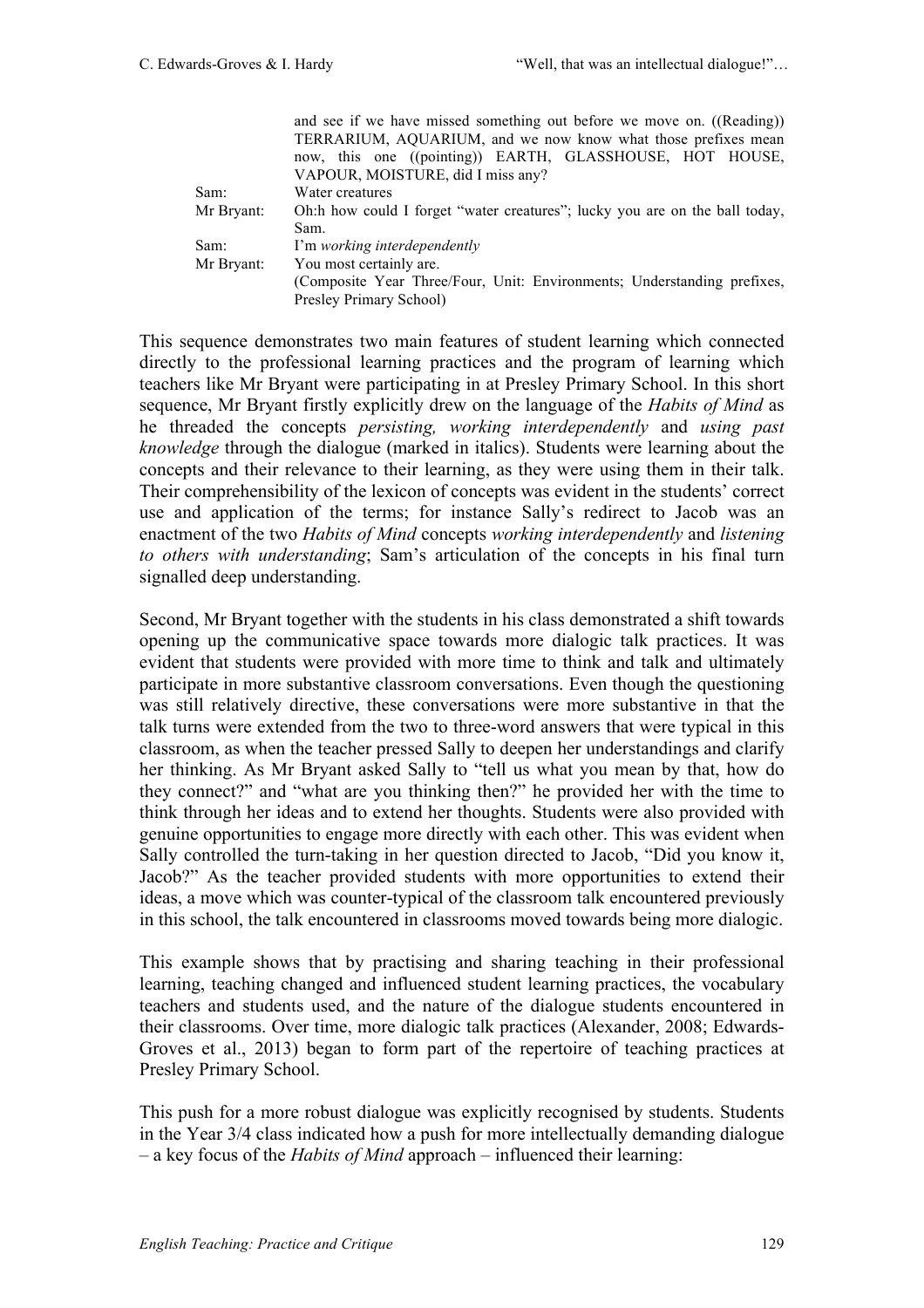| Blake:   | Well, he talks you into trying to explain like what you mean because it's, like<br>it's a confidence, it's like it makes us feel more confident even like when<br>we're not justifying, when we're just like talkingBecause he won't let us, he<br>doesn't like it when you just answer "no" or "yes" because he says, "Those<br>are kindergarten answers!"                                                                                                                                                                                                                                                                                             |
|----------|---------------------------------------------------------------------------------------------------------------------------------------------------------------------------------------------------------------------------------------------------------------------------------------------------------------------------------------------------------------------------------------------------------------------------------------------------------------------------------------------------------------------------------------------------------------------------------------------------------------------------------------------------------|
| Grace:   | ((Later in the interview, students were discussing their learning.)) We get in<br>groups, then we ask questions and discuss what this certain thing means or if<br>someone asks questions like what does "interactive" mean, we'd like discuss it<br>and work it out until everyone gets it.                                                                                                                                                                                                                                                                                                                                                            |
| Tobias:  | In Term 1 we've been told to use high modality words and -                                                                                                                                                                                                                                                                                                                                                                                                                                                                                                                                                                                              |
| Miriam:  | And in most of our writing tasks we have a criteria that marks us on technical<br>words -                                                                                                                                                                                                                                                                                                                                                                                                                                                                                                                                                               |
| Helena:  | Like technical language and to make sure that that language is fit for the<br>subject -                                                                                                                                                                                                                                                                                                                                                                                                                                                                                                                                                                 |
| Tobias:  | And not just technical words like for our HSIE unit, scientific terms like for<br>non-metals for example, SO4 and C1- and CO3 and things like that.                                                                                                                                                                                                                                                                                                                                                                                                                                                                                                     |
| Grace:   | Yeah, and one of the good things is that we're actually helping make the<br>criteria so we know what we have to achieve and yeah.                                                                                                                                                                                                                                                                                                                                                                                                                                                                                                                       |
| Miriam:  | ((About <i>Habits of Mind</i> )) It's the things that you should do and you should<br>train your mind to start doing so/                                                                                                                                                                                                                                                                                                                                                                                                                                                                                                                                |
| Helena:  | /just unconsciously/                                                                                                                                                                                                                                                                                                                                                                                                                                                                                                                                                                                                                                    |
| Patrick: | /so in the future you can have a better working lifestyle.                                                                                                                                                                                                                                                                                                                                                                                                                                                                                                                                                                                              |
| Blake:   | Like it helps better education and habits, it's a good habit that you should<br>develop to do with how you think and act and things like that, so it's a habit of<br>the mind.                                                                                                                                                                                                                                                                                                                                                                                                                                                                          |
| Grace:   | To improve what we're doing so we might be just gathering data by just<br>reading something but we'll look up at the habits of mind and find it says<br>gathering data through all sense so we'll go and do an experiment or we'll<br>watch a video and it'll mean that we'll gather more data.                                                                                                                                                                                                                                                                                                                                                         |
| Tobias:  | And that actually kind of joins with the types of learning because gathering<br>through all senses is kind of being, is kind of whether you're gathering it<br>through being hands on, whether you're listening to it or whether you're<br>looking at it.                                                                                                                                                                                                                                                                                                                                                                                               |
| Patrick: | And sometimes our class, each week or each couple of weeks we focus on just<br>one habit of mind that we think we need to improve on. Like I chose listening<br>and understanding with empathy instead of just listening and like letting it<br>breeze past, I was listening to interpret all the information and so when I went<br>back to my desk I would know exactly what to do and then once I thought I'd<br>finished and improved a lot in that I would move on to a different habit of<br>mind that I thought I needed to focus on.<br>$\mathbf{r}$ and $\mathbf{r}$ and $\mathbf{r}$ and $\mathbf{r}$ and $\mathbf{r}$<br>$\sim$ $\sim$ $\sim$ |

This excerpt, from a student focus group interview, provides convincing empirical evidence that the students participating in these classrooms were beginning to enact a more sophisticated kind of "extended" or "substantive" dialogue with a "sustained flow" of ideas in their own talk. Students demonstrated they can speak freely, at length, and they usefully build on each other's ideas/contributions without mediation by an adult (beyond the initial question). In many ways these data contrast with the kinds of dialogue data from the classrooms presented earlier in the paper; that is, in one way, although the teachers were making attempts to change their dialogic practices in practice, they still acted predominantly as a mediator of the talk turns.

The excerpt above shows that the students were not only able to use a rich vocabulary as they described their learning, but were themselves demonstrating capacities for reflecting on the learning which they experienced. They drew explicitly on the language of the *Habits of Mind* program in their recounting of their classroom learning experiences. In addition, these students were able to specifically articulate what they were learning *and* what this meant for them as learners. This was further evident in the way in which one of the students, Molly, exclaimed, "Well, that was an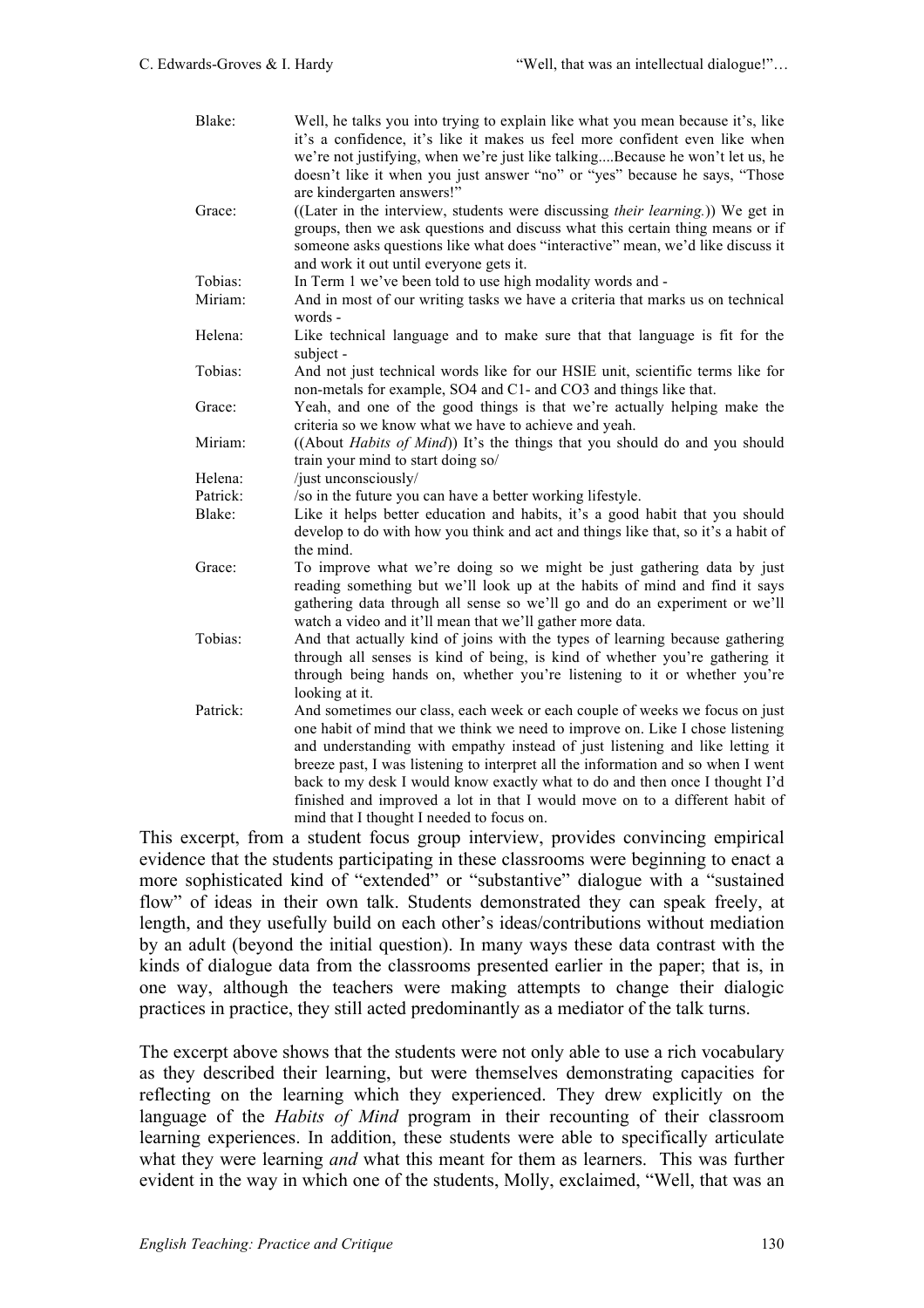intellectual dialogue!" at the end of the student focus group interview. Her teacher later commented that that was type of the response they had been waiting for. Molly's statement showed that she could both identify and participate in substantive dialogue, and was reflective about her own learning. To her teacher, this was evidence that the whole-school focus on raising the quality of dialogue in the classroom was beginning to pay off and this was evident across the school. As Caroline Harper, Kindergarten Teacher, Presley Primary School, observed in regard to the explicit teaching of these dialogic practices with her Kindergarten students (five or six year olds):

I'd say...."What sort of things did you do today to be able to work as well as you did?…[W]hat did that look like?…" [T]hey're starting to learn to articulate, become aware and identify the particular skills and practices that we're using.

This was illustrated by the following exchange between one of the authors and one of Caroline Harper's Kindergarten students, Bailey, who clearly drew on the language and associated understandings of the lexicon of practices from the with the *Habits of Mind* program:

| Researcher: | So [what kinds of <i>Habits of Mind</i> ] have you learnt all about?               |
|-------------|------------------------------------------------------------------------------------|
| Bailey:     | <i>Past knowledge</i> , it's like, like you see that bridge over there, the purple |
|             | bridge?                                                                            |
| Researcher: | Yes, I can see that.                                                               |
| Bailey:     | Yeah, well, that's like past knowledge, that is past knowledge because they        |
|             | know one half of that city and they've never been on that half, so then, so it's   |
|             | past knowledge, so they know that bit, then they need to learn a little bit of     |
|             | that bit.                                                                          |
| Researcher: | Oh, okay, so it's something that they learn about?                                 |
| Bailey:     | Yeah.                                                                              |
| Researcher: | They know a little bit, but then they learn a little bit more about it?            |
| Bailey:     | Yeah.                                                                              |
| Researcher: | Okay, that's pretty hard isn't it?                                                 |
| Bailey:     | Yep, and <i>thinking flexible</i> means we're thinking very good.                  |
| Researcher: | Oh, okay.                                                                          |
| Bailey:     | Do you see the red one [student pointing to an animal he has constructed in        |
|             | his habitat which had pipe cleaners coming out of its head]that it has all the     |
|             | things in its head?                                                                |
| Researcher: | Yep, I see that.                                                                   |
| Bailey:     | Well, that's <i>thinking flexibly</i> because it's thinking about a lot of stuff.  |

In his description, Bailey was attempting to *use* and *explain* the Habits of Mind concepts *thinking flexibly*, *persisting*, and *making links between prior and current knowledge* to the researcher. The excerpt shows that the language from the professional development program had entered Bailey's talk, and even as a six-yearold (even if only at a rudimentary level), he demonstrated the capacity to speak metacognitively about the practices he was enacting.

The excerpts presented above provide evidence of the effects of the professional learning in which teachers engaged on teaching practice and subsequent student learning, and of the significance of the conditions which enabled this teaching and student learning.

### **DISCUSSION**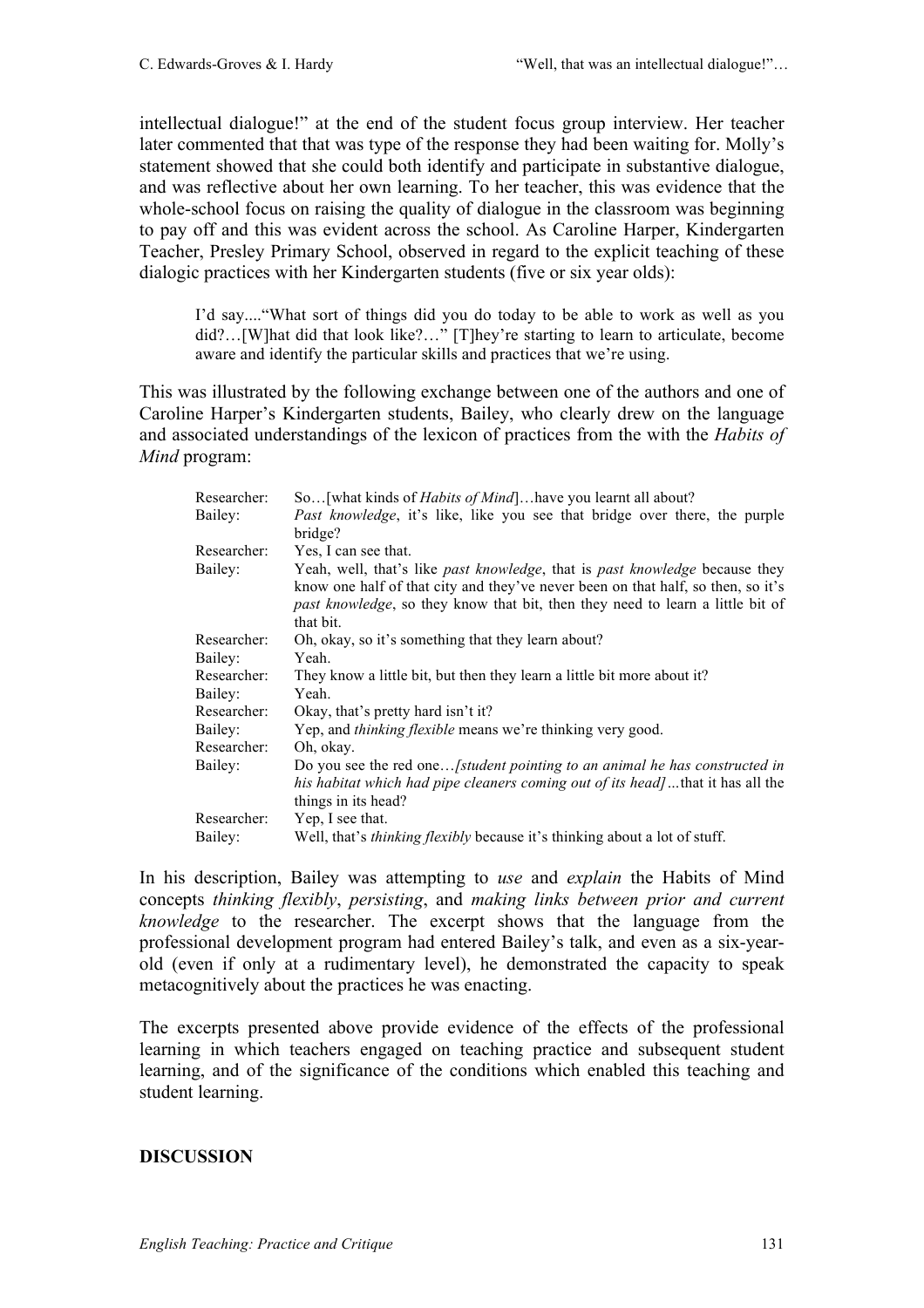Across the corpus of data presented, teacher and student enactments demonstrated a movement towards a more dialogic approach to teaching and to professional learning. This was evident in both teachers' professional learning talk practices and to a certain degree their classroom talk (dialogic pedagogies); this was talk of more substance, and resulted from the whole-school focus in both schools. Building substantive dialogue as a part of the professional learning was ultimately derived from teachers' and school leaders' shared commitment and responsibility to transformation at both Presley and Monroe schools.

We argue that the significance of what unfolded in the classrooms in our research was a direct result of professional learning which pressed for changes in teaching practices; and most importantly this is recognised and articulated by the students, even those as young as six years old. The strong connectivities between these three education practices – professional learning, teaching and student learning – are revealed in this study, a finding rarely reported in the literature. We believe the results of this study furnish the professional development literature with a rich account of professional learning and its ecological connections to teaching and student learning, and for us this is simply because it is shown in both the teaching practices and in the students' richly articulated representations of learning.

Not only does the data presented above substantiate how the work and learning teachers engaged in influenced student learning, and did so in productive ways, it also provides important insights into the nature of the conditions – the practice architectures – which contributed to these important outcomes. This included the action, the "doings", of taking a whole-school approach to the teacher learning which transpired within the respective sites. By establishing a shared and whole-school responsibility for change, which focused on improving student learning, the teachers in the respective schools created a foundation for changing the practice arrangements for professional learning, teaching and student learning. Responding directly to the local needs and circumstances formed specific conditions for transformation in each school.

The *material-economic* arrangements or organisational set-ups and resources required for participating in professional learning across the school as a whole were evident in the provision of spaces within the schools for teachers to meet and discuss their work meaningfully with one another. The setting up of meetings in teachers' classrooms on an ongoing basis or conducting "classroom walkthroughs" provided the conditions for a more coherent and ongoing professional dialogue to unfold. The focus of these dialogues emerged directly from witnessing and sharing practices in more public forums. For these teachers, these dialogues mattered, because they were evidence of their commitment to learning about and enacting practices that directly influenced students' learning. While this is evidence valued by the teachers, it could be also be argued that changing teacher talk practices is a complex, time consuming and intricate task and that teacher's talk practices in the classroom situations (described above) actually can work to constrain student's responses or the potential for more dialogic talk practices. This is firstly identified by the teachers (in the transcript of teachers discussing their professional learning), and secondly, by the conduct of the students in the focus group interview where they demonstrated well developed capacities for engaging in sustained dialogues with peers. Consequently, we argue that for sustainable change these findings have implications for the importance of investing in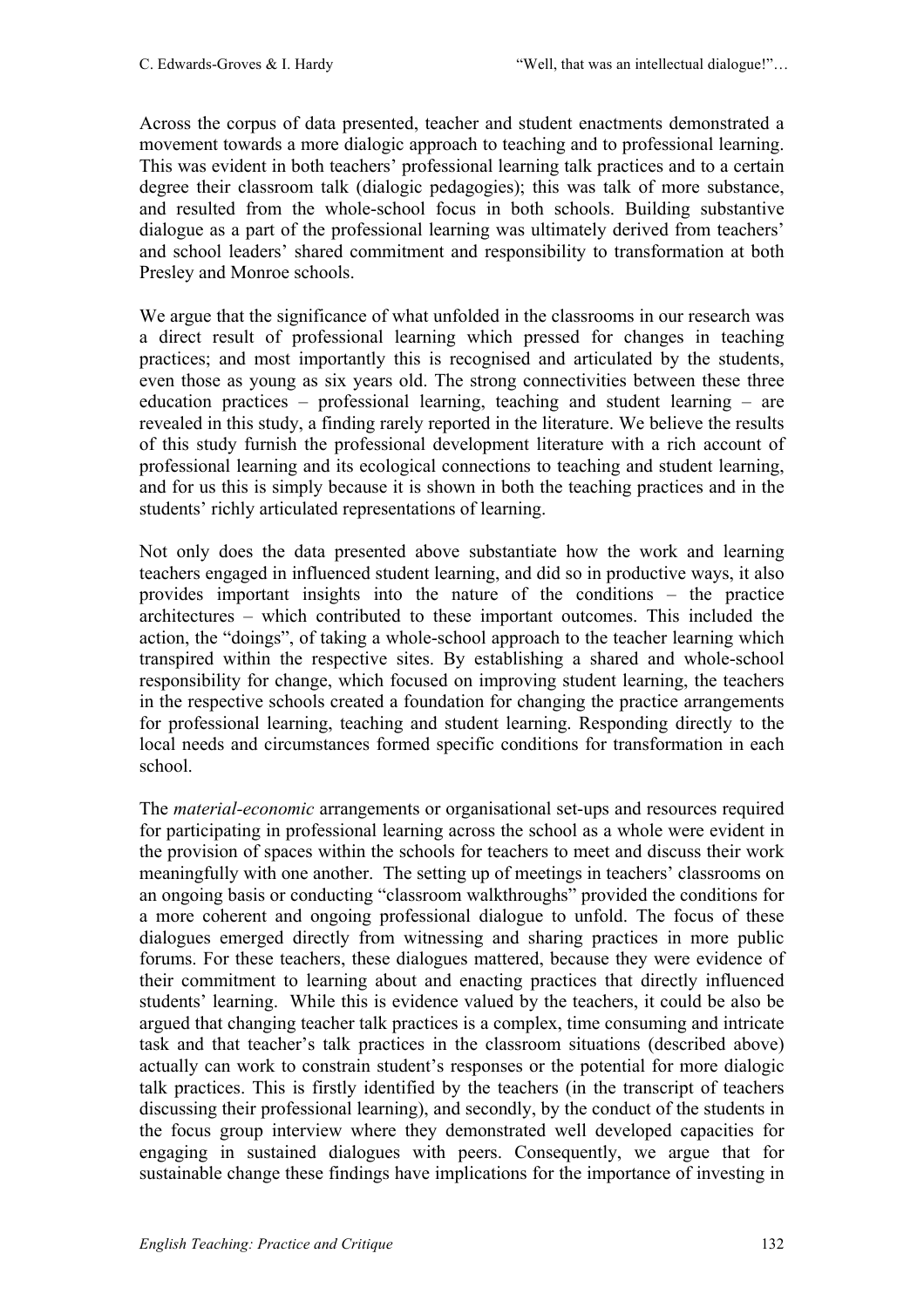longer-term, site-based educational development (Kemmis et al., 2014) that encompasses collegial, action-oriented, professional learning projects.

These "doings" were further enabled by ongoing talk, dialogue – "sayings" – on the part of all involved to make this act of working together as a whole school bear fruit. The dialogue which occurred within the relevant meetings of teachers was clearly generative, and enabled participants to develop a clear understanding of the nature of the work they were engaged in, and the learning they hoped their students would evince as a result of their efforts. The *cultural-discursive* arrangements within the schools were evident in the valuing of teachers' dialogue as a vehicle for transforming teaching and, subsequently, student learning practices. This valuing of teachers' dialogue – critical reflexive dialogues – changed the discourse (enacted in language) teachers used as they engaged with each other.

Finally, these "doings" and "sayings" only made sense because of the strong relationships – "relatings" – which had been forged as part of the collaborative work of these teachers. Teachers related together through processes of collaboration, coproduction of their work and sharing responsibility for the professional learning, which emerged at the school sites. They effectively reconstituted the *social-political*  arrangements which characterised the respective school sites. This depth of relationship-building was evident in how teachers positioned themselves as agents of change, responsible for their own and others' development in their respective schools. Such an approach is more akin to Sachs (2003) activist democratic professionals than is often the case when teachers are required to comply with the more managerial demands of some current neo-liberal policies. In these ways, the teachers we observed encountered one other in professional learning practices which existed at the nexus of intertwined and overlapping intersubjective spaces: in semantic space, physical spacetime and social space. These professional learning practices – and their associated sayings, doings and relatings – were driven by a common project: in this case, a whole-school focus on student learning through developing students' capacity for language, or improving the pedagogy of talk.

The theory of practice architectures used in this study provides a framework for understanding how practices – in this instance practices of professional learning, teaching and student learning – are constituted through the enmeshment of sayings, doings and relatings. Significantly, these sayings, doings and relatings unfolded at these specific school sites, and in ways which are contrary to how teacher professional development is practised more generally. Rather than encouraging a culture of compliance (Groundwater-Smith & Mockler, 2009), the personnel within the schools in this research sought to provide an open, collegial environment in which teachers could interrogate one another's practices in a robust, professional but also communitarian and caring manner. More managerial approaches to teachers' learning pale by comparison with these more authentic, grounded, site-based approaches; and the teachers' accounts attest to this.

# **CONCLUSION**

In Australia, while past government-funded projects have failed to show a simple cause and effect relationship between "targeted" teacher professional learning and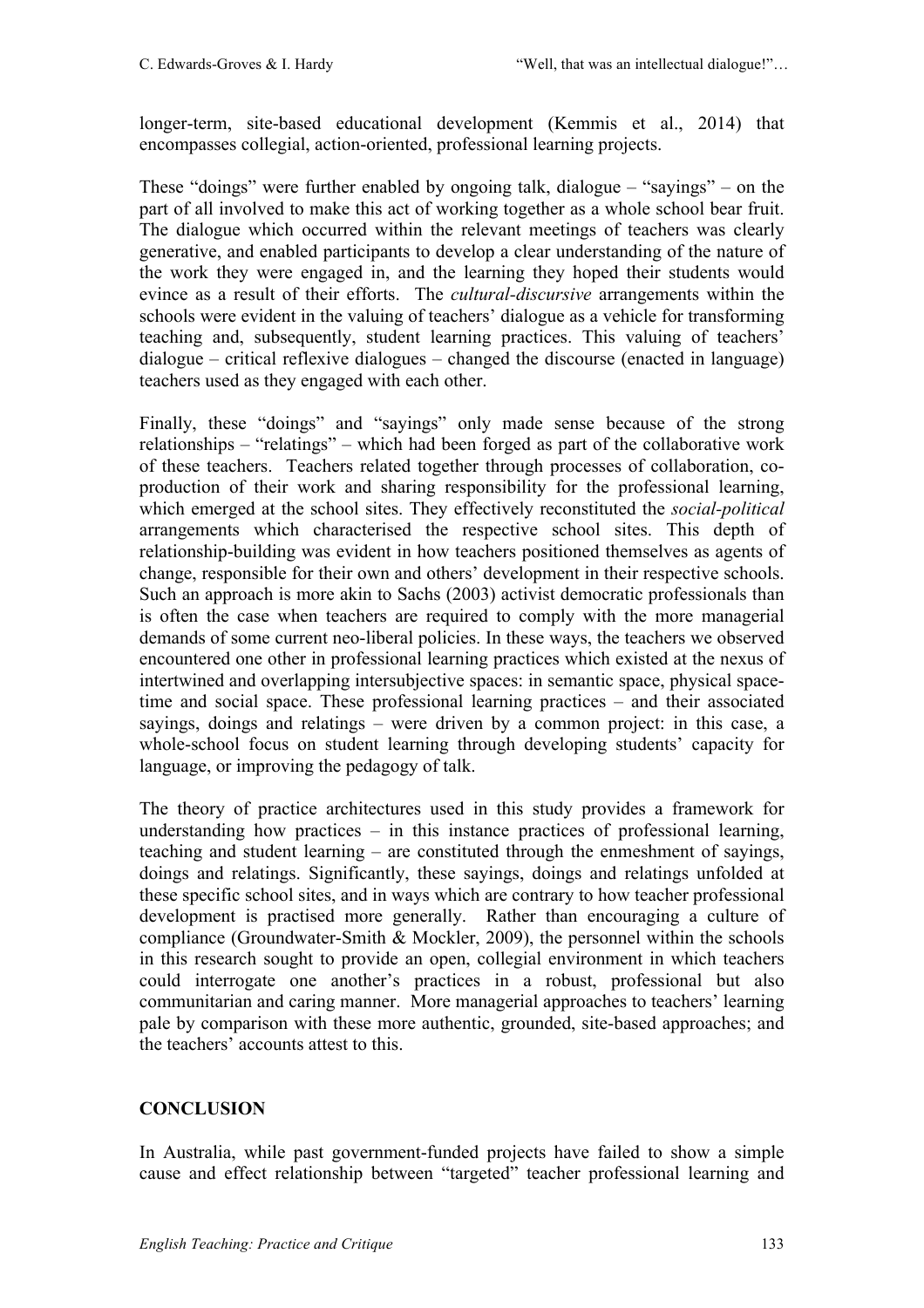student learning outcomes (Meiers & Ingvarson, 2005), attempts are still regularly made to measure the value of professional learning inputs in terms of their impact on student performance tests. The study presented in this paper is an "alternative" to such attempts, and has the potential to make an important contribution to discussions about school-based teacher professional learning practice and the "conditions" which best support and promote it.

For teachers of English committed to transforming their practices to secure quality student learning practices, we argue in this paper that three distinct practices need to be changed: professional learning practices, teaching practices and student learning practices. The findings presented in this paper provide strong evidence of the interconnectivities between professional learning, teaching and student learning practices – connections which are often made loosely in much of the literature describing professional learning. As previewed in the introduction to the paper, we aimed to reveal the "texture" or quality of such associations and the evidence presented signifies what we describe as dynamic interconnectivities between these education practices. These were made possible through particular practice architectures – the conditions which enabled and sustained particular project-oriented "doings", "sayings" and "relatings" in each school.

Professional learning practices developed at these school sites were fuelled by the recognition that practice development requires knowledge of and responsiveness to the distinctiveness and uniqueness of the circumstances at each school site. We conclude that a central feature of teacher learning and practice development is the role and particularity of the site as a place where distinctive and unique conditions pertain, and that, in site-specific ways, these conditions influence the development, transformation and sustainability of practices. While it is useful analytically to separate out these sayings, doings and relatings to make sense of teacher learning, teacher and student learning practices, it is the way in which they cohere together around a particular *site-based* project – in this case, the cultivation of improved teacher and student learning for building dialogic capacity – which gives them meaning. The research presented reveals that in order to make dialogic development possible, schools as professional communities need to change organisational practices to provide communicative spaces for teachers to be able learn from one another and work together in more genuine professional learning partnerships than is typically the case.

### **ACKNOWLEDGMENTS**

We wish to acknowledge support of the Australian Research Council, which funded the larger research project, *Leading and Learning: Developing Ecologies of Educational Practice* (DP1096275), from which this article was derived. The authors thank members of our research team – Stephen Kemmis, Jane Wilkinson, Peter Grootenboer and Laurette Bristol – for many stimulating conversations and their ongoing collaboration.

### **REFERENCES**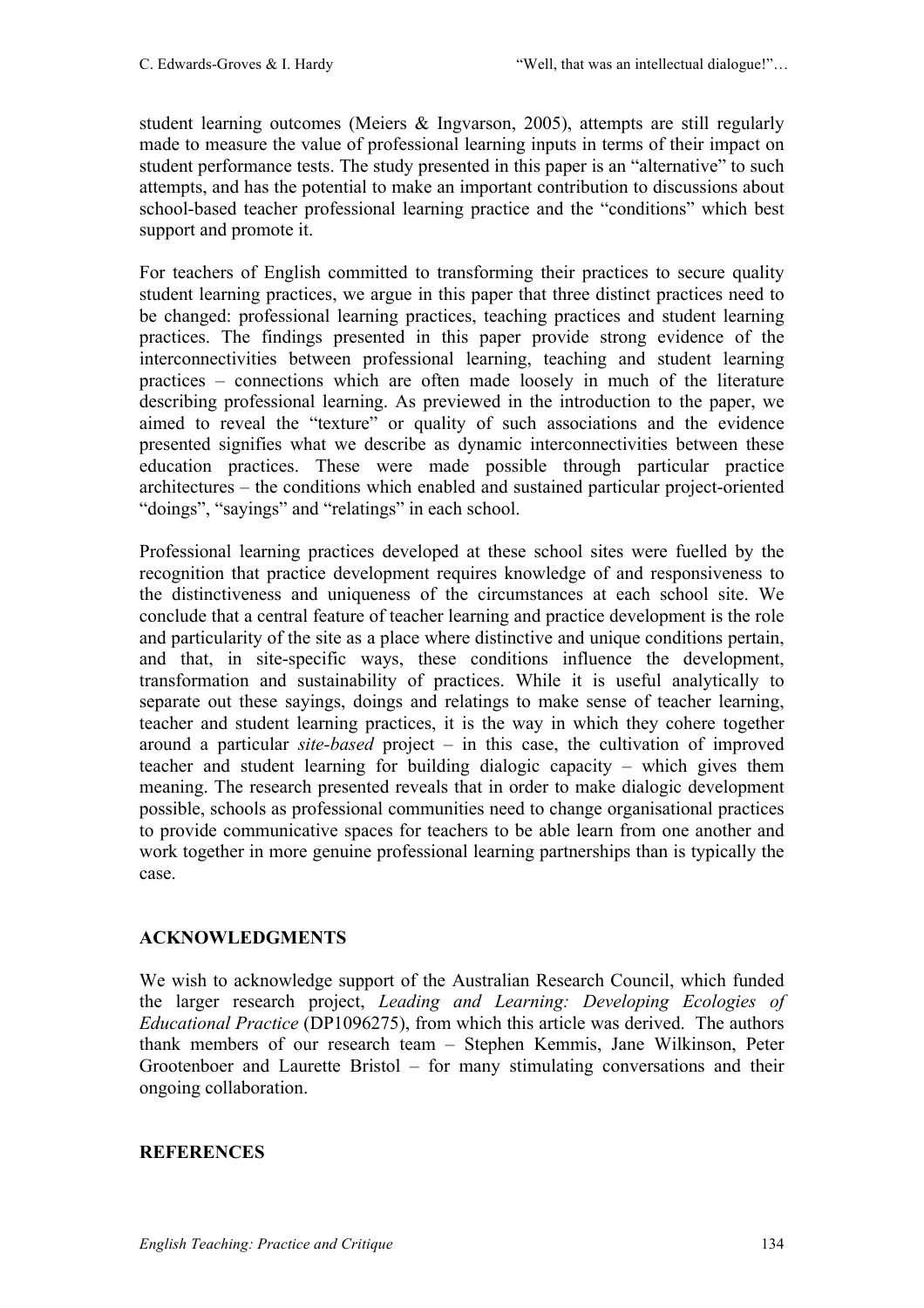- Alexander, R. J. (2001). *Culture and pedagogy: International comparisons in primary education*. Oxford, England: Blackwell.
- Alexander, R. J. (2008). *Towards dialogic teaching: Rethinking classroom talk* (4th ed). York, England: Dialogos.
- Australian Institute for Teaching and School Leadership. (2011). *National Professional Standards for teachers. Ministerial Council for Education, Early Childhood Development and Youth Affairs (MCEECDYA)*. Carlton, VIC, Australia: Education Services Australia.
- Bakhtin, M. (1981). *The dialogic imagination: Four essays*. (M. Holquist Ed. and C, Emerson and M. Holquist Trans.). Austin, TX: University of Texas Press.
- Barnes, D. (2010). Why is talk important? *English Teaching: Practice and Critique, 9*(2), 7-10
- Britton, J. (1970). *Language and learning*. London, England: Allen Lane.
- Churchill, R. (2011). *Teaching: Making a difference*. Milton, QLD, Australia: John Wiley & Sons.
- Costa, A., & Kallick, B. (2009). *Habits of mind across the curriculum: Practical and creative strategies for teachers*. Alexandria, VA, USA: Association for Supervision and Curriculum Development.
- Doecke, B., Parr, G., & North, S. (2008). *National mapping of teacher professional learning project*. Final report. 19 November 2008. Canberra: DEEWR. Retrieved from the state of the state of the state of the state of the state of the state of the state of the state of the state of the state of the state of the state of the state of the state of the state of the state of http://apo.org.au/sites/default/files/National%20Mapping%20of%20Teacher%2

0Professional%20Learning%20Project.pdf. Edwards-Groves, C. (2003). *On task: Focused literacy learning*. Newtown, NSW, Australia: Primary English Teaching Association.

- Edwards-Groves, C., Anstey, M., & Bull, G. (2013). *Classroom talk: Understanding dialogue, pedagogy and practice*. Newtown, NSW, Australia: Primary English Teaching Association Australia.
- Green, B. (Ed.). (2009). *Understanding and researching professional practice*. Rotterdam, The Netherlands: Sense Publishers,
- Groundwater-Smith, S., & Mockler, N. (2009). *Teacher professional learning in an age of compliance: Mind the gap*. Dordrecht, The Netherlands: Springer.
- Hardy, I. (2012). *The politics of teacher professional development: Policy, research and practice*. New York, NY: Routledge.
- Hardy, I., Edwards-Groves, C., & Rönnerman, K. (2012). Collaborative learning as a travelling practice: How practices of learning travel. *Educational Practice and Theory, 34*(2), 5-22.
- Kemmis, S., & Grootenboer, P. (2008). Situating praxis in practice: Practice architectures and the cultural, social and material conditions for practice. In S. Kemmis & T. J. Smith (Eds.), *Enabling praxis: Challenges for education* (pp. 37-62). Rotterdam, The Netherlands: Sense Publishers.
- Kemmis, S., Wilkinson, J., Edwards-Groves, C., Hardy, I., Grootenboer, P., & Bristol, L. (2014). *Changing practices, Changing education*. Singapore: Springer.
- Lave, J., & Wenger, E. (1991). *Situated learning: Legitimate peripheral participation*. New York, NY: Cambridge University Press.
- Lingard, B. (2010). Policy borrowing, policy learning: Testing times in Australian schooling. *Critical Studies in Education, 51*(2), 129-147.
- Meiers, M., & Ingvarson, L. (2005). *Investigating the links between teacher professional development and student learning outcomes, Vol. 1*. Barton, ACT: